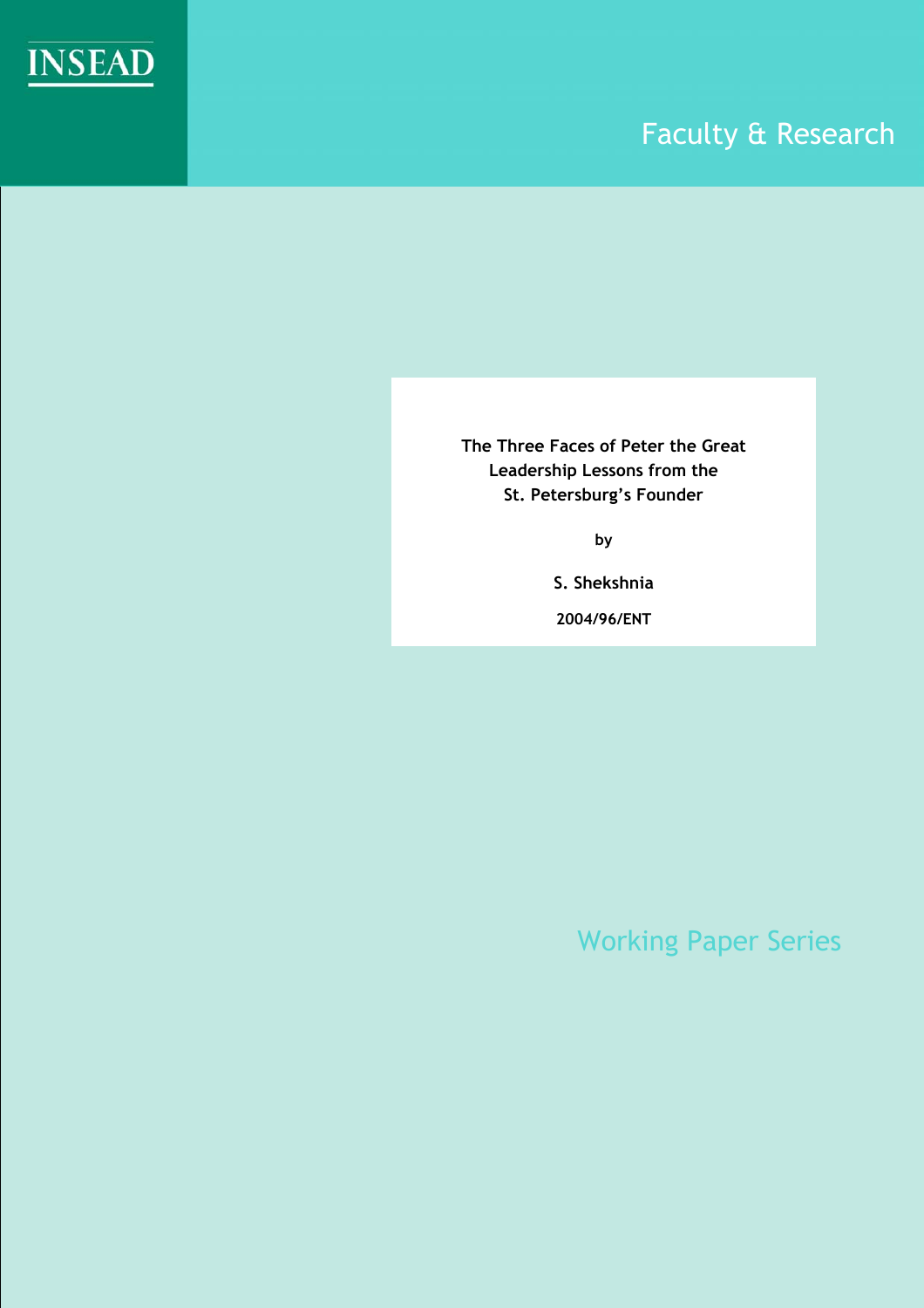# **The Three Faces of Peter the Great**

**Leadership Lessons from the St. Petersburg's Founder**

By

Dr. Stanislav Shekshnia

Partner

Zest Leadership

and

Adjunct Professor of Entrepreneurship

INSEAD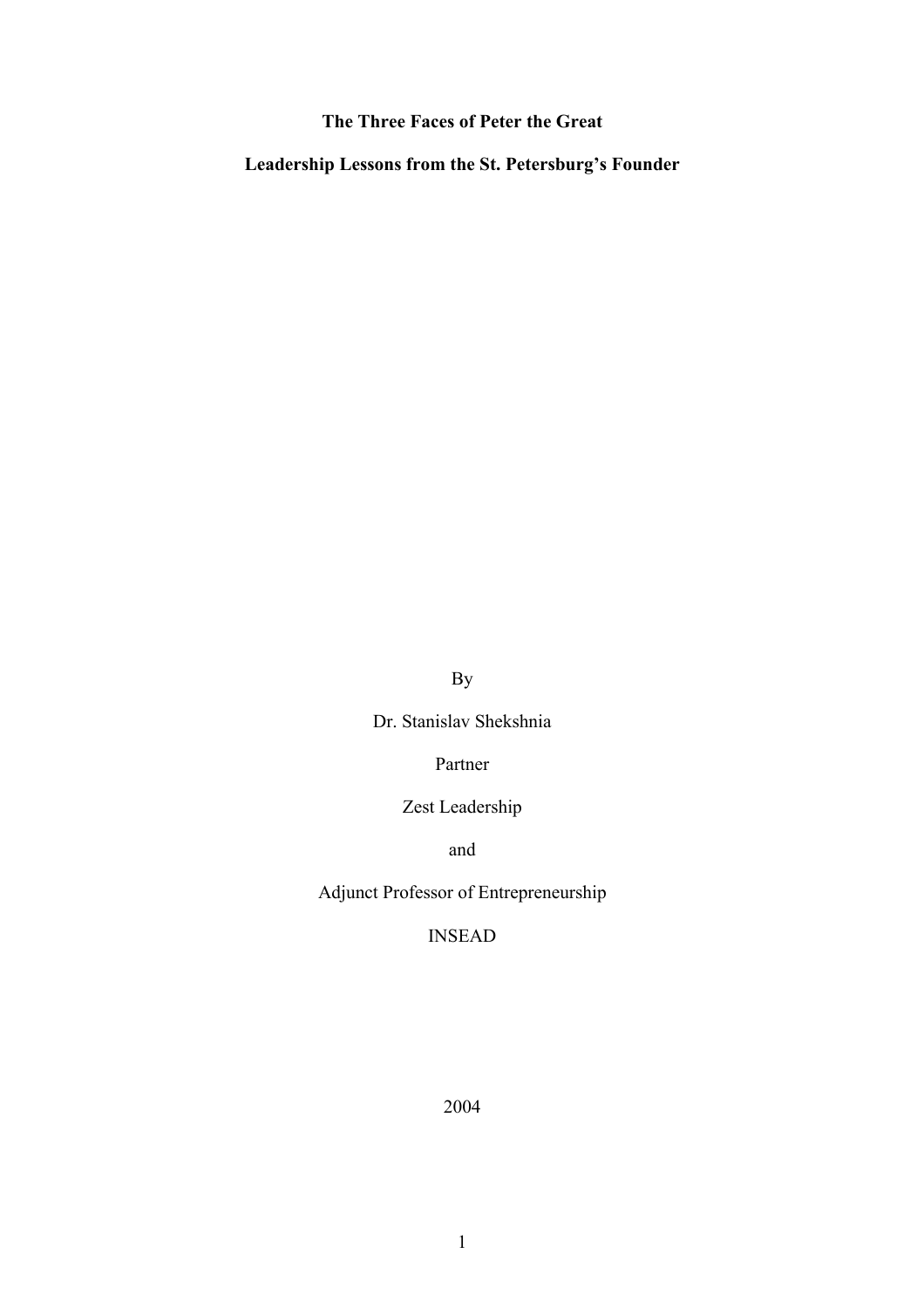### Abstract

Peter the Great was arguably the most effective transformational leader in Russian history. He turned the country away from its past toward European civilization, acquired strategically important territories in the West, created an army and a navy**,** and centralized government, all of which served Russia for the next 300 years. His leadership agenda and style were strongly influenced by events in his early life, which produced the violent and visionary recurring themes of his "inner theater": the fear for his own safety and for Russia's future, the desire for revenge against his enemies, the need for total freedom of action**,** and the urge to change things for the better. Peter's "inner theater," conditions in Russia at the turn of the 17th century and situational factors produced three different leadership styles which were present throughout his life. Peter, as CEO of Russia Inc., demonstrated behavior and competencies consistent with effective leadership in the modern world, while his darker side was characterized by a somewhat erratic leadership enforced through humiliation and horror. Peter was not born with a vision for reform, rather he developed the vision as the reforms progressed. Though very opportunistic in his actions, the Russian tsar was remarkable for his ability to focus on the future and for his determination to realize his ambitions. He played a disproportionately large role in ensuring the success of his reforms. His energy, his continuous personal education and development, his extraordinary capacity to lead by example, his speed and decisiveness, and his creation of a new culture all provide benchmarks for every change leader. However, his mistakes were as spectacular as his achievements: he failed to develop a critical mass of change agents within the different strata of society and he did not prepare a successor, thus placing the continued course of reform in jeopardy after his death.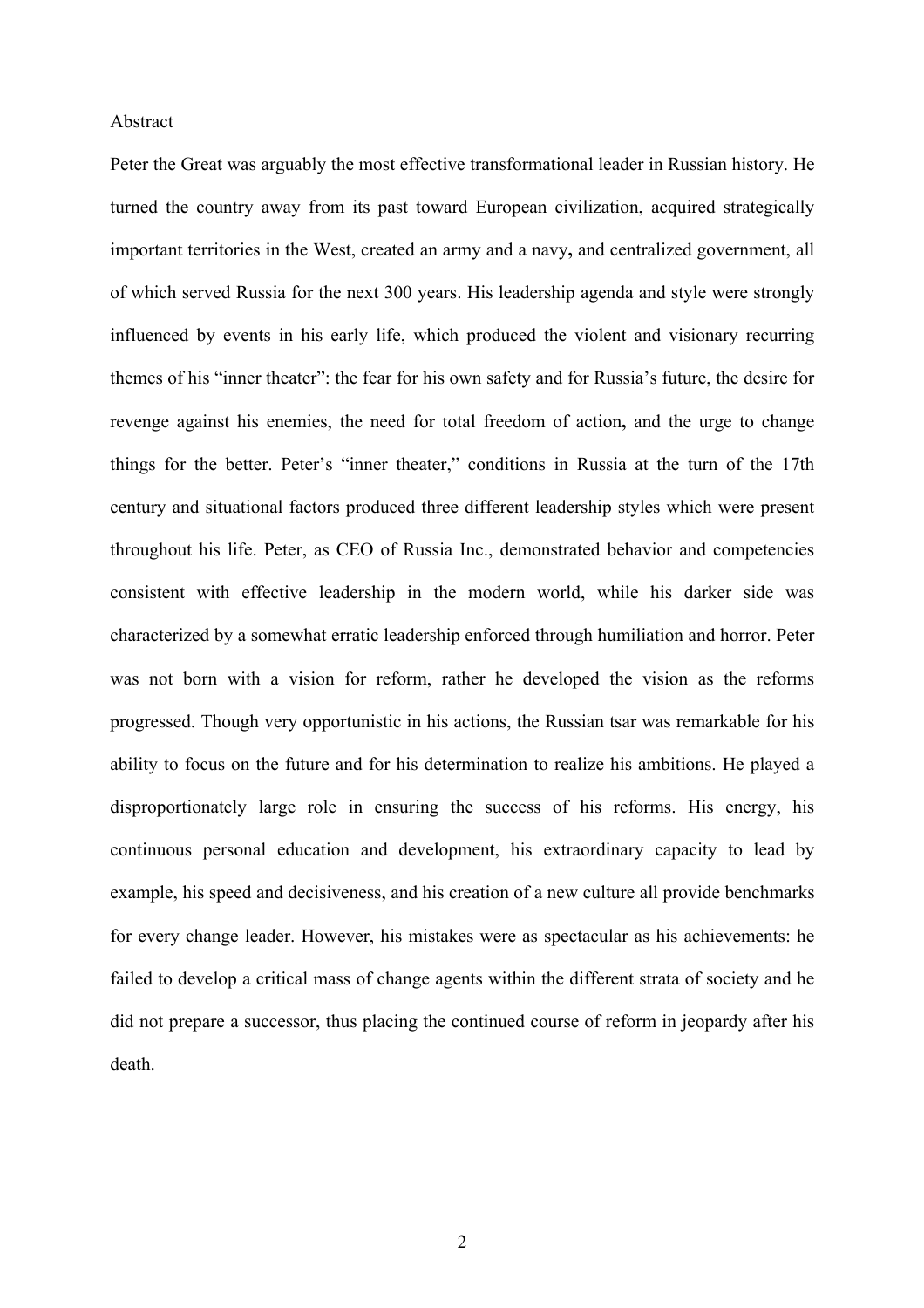"He's God, he was your God, oh, Russia"

M. Lomonosov

"Academician, hero, Seaman or carpenter He was full heartedly A perpetual worker on the throne" A. Pushkin

"He (Peter) was a Bolshevik on the throne"

N. Berdyaev

In June 2003, celebrating the 300th anniversary of St. Petersburg in the company of world leaders, President Putin called Peter the Great, the city's founder, a "great tsar**,"** "a great reformer" and "a great Russian leader." According to opinion polls, ordinary Russians agreed with their President. Peter the Great has been consistently ranked first in polls asking "Who is the greatest Russian leader of all time?" Russian popular memory maintains an image of a nononsense reformer, who fought his enemies hard at home and abroad in order to make Mother Russia great (Peter the Great: Pro and Contra, 2001). However, there was less of a consensus when Peter died suddenly in 1725: while a small group of followers mourned the loss of "God's son," if not God himself, the overwhelming majority of Russians quietly celebrated the departure of a monster or Antichrist (Kluchevsky, 1989). Three centuries have smoothed these sharp differences; however, even if the overall importance of Peter's reforms is no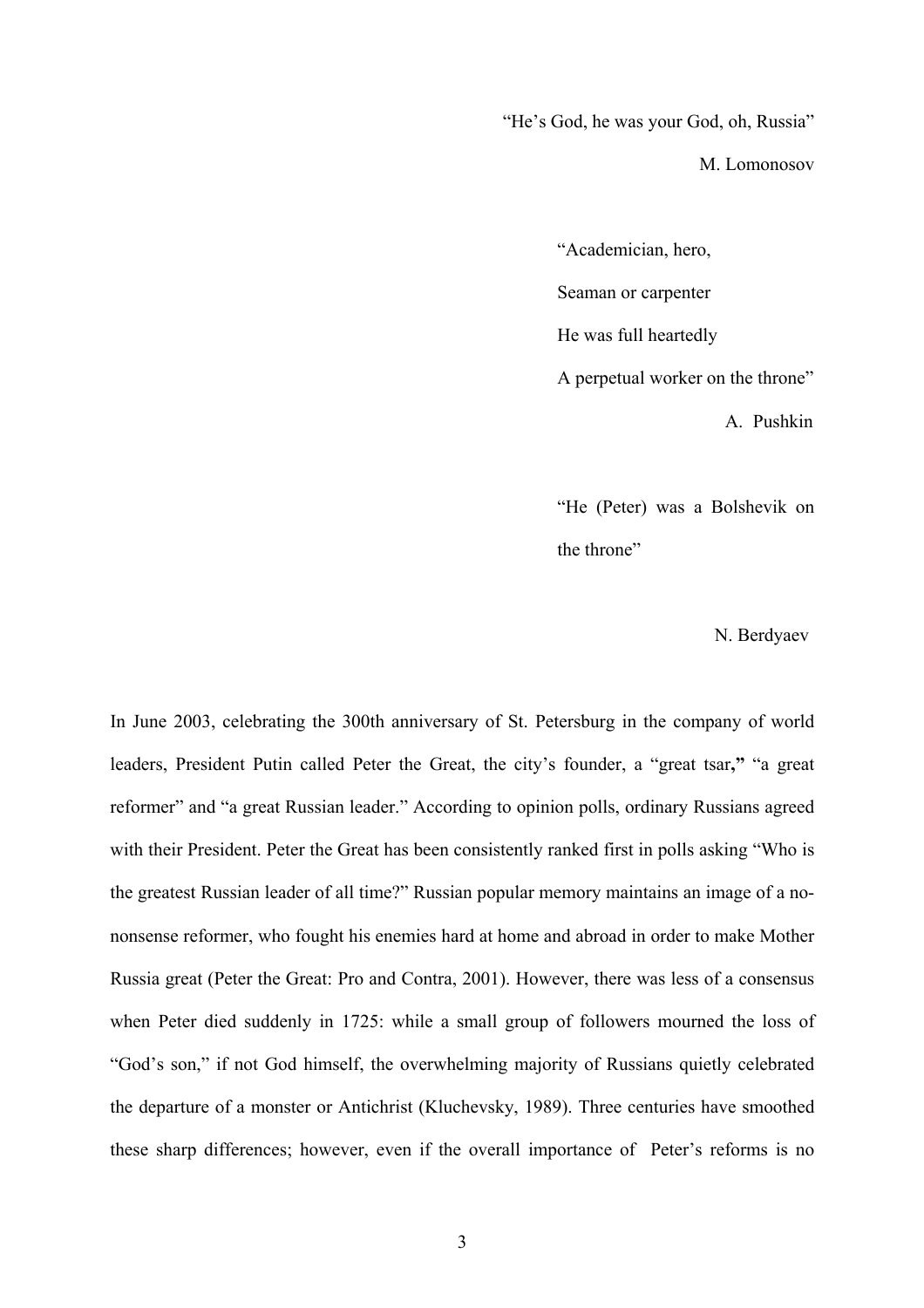longer questioned, his specific deeds and his larger-than-life figure still spark controversy (Peter the Great: Pro et Contra, 2001).

At the turn of the 21st century, Russia is undergoing changes comparable in scale with **those** the country had to go through 300 years ago under Peter's leadership. New Russian political and business leaders look at the great tsar's towering figure with admiration, interest, and fear: "What can we learn from him and how can we succeed if the challenges that he, the mightiest, fought 300 years ago are still present?"

In spite of the centuries-long fascination with the great tsar and extensive research into his life, little has been said about Peter as a transformational leader. He has largely escaped the attention of management scholars – an attention that his 30-year leadership Odyssey more than deserves. This paper attempts to look at Peter and his deeds through the prism of modern leadership concepts, to explore his leadership style and its sources, and to draw lessons for today's change managers in business and politics. It will start by acknowledging Peter's achievements as a head of the Russian state; it will trace the major themes of his leadership agenda, and some specific behaviors originating from his childhood and adolescence; it will present his three different leadership operating styles; and it will conclude by discussing components of his transformation's success such as his extraordinary leadership by example, his construction of new institutions rather than the reorganization of existing ones, his promotion of new people rather than the re-education of an existing elite, his own personal education and development, his focus on the future, his speed and decisiveness, and creation of a new culture.

#### **Staggering Results and Enormous Costs**

Peter Romanov was proclaimed one of Russia's tsars in 1682 at the age of ten, sharing the throne with his sick stepbrother Ivan up to 1696; from that time until 1725 Peter ruled Russia as its absolute monarch. Peter's works were enormous and have no comparison in the history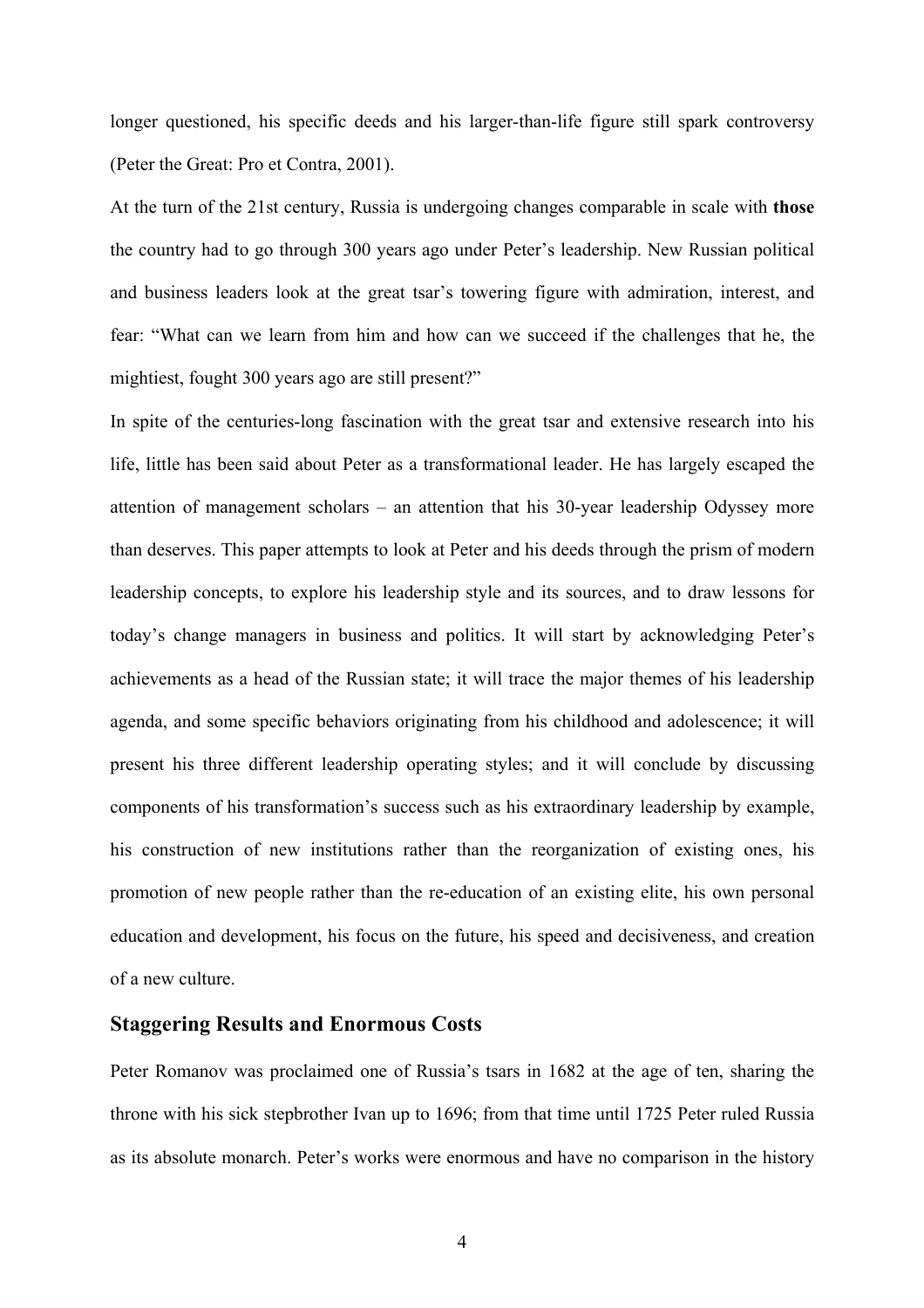of the Russian monarchy – arguably only Stalin's transformation of the 1920–1940s can match them in scale and depth. One of the most talented of Peter's followers, Nepluev, wrote in his diary after learning about the great emperor's death: "This monarch brought our motherland to a level comparable with others [nations], he taught us to recognize that we were also human beings…Anything that you see in Russia has him at its root, and everything which is going to happen will come from this source[" \(](#page-5-0)Kluchevsky, 1989). The changes that Peter brought to Russia were profound: in many respects he changed the way of life and laid the foundation for the country's development for the next 300 years. Some of the most important results of Peter's almost 35-year reign include:

 **Territorial expansion**. Peter's wars and diplomacy gained for Russia about one million square kilometers of new territories in the West and East; but most importantly they changed its geopolitical situation, made it part of Europe and finally ensured its security from Turkey and its Crimean allies in the South. Newly acquired territories in the Baltic were economically and politically more advanced than Russia proper and for many years served as models and provided important sources of administrative and scientific talent. Peter built St. Petersburg and other new cities (Ekaterinburg, Petrozavodsk, Omsk, etc), which still play a key role in the country's life.

 **Opening the world for Russia**. Peter broke with a long-standing tradition of isolationism and forever changed Russia's position vis-à-vis the rest of the world, turning her focus away from herself toward civilized Europe. Ever since, "the West" has become a permanent factor of Russian life and politics, simultaneously a model and an object of envy.

<span id="page-5-0"></span> $\overline{a}$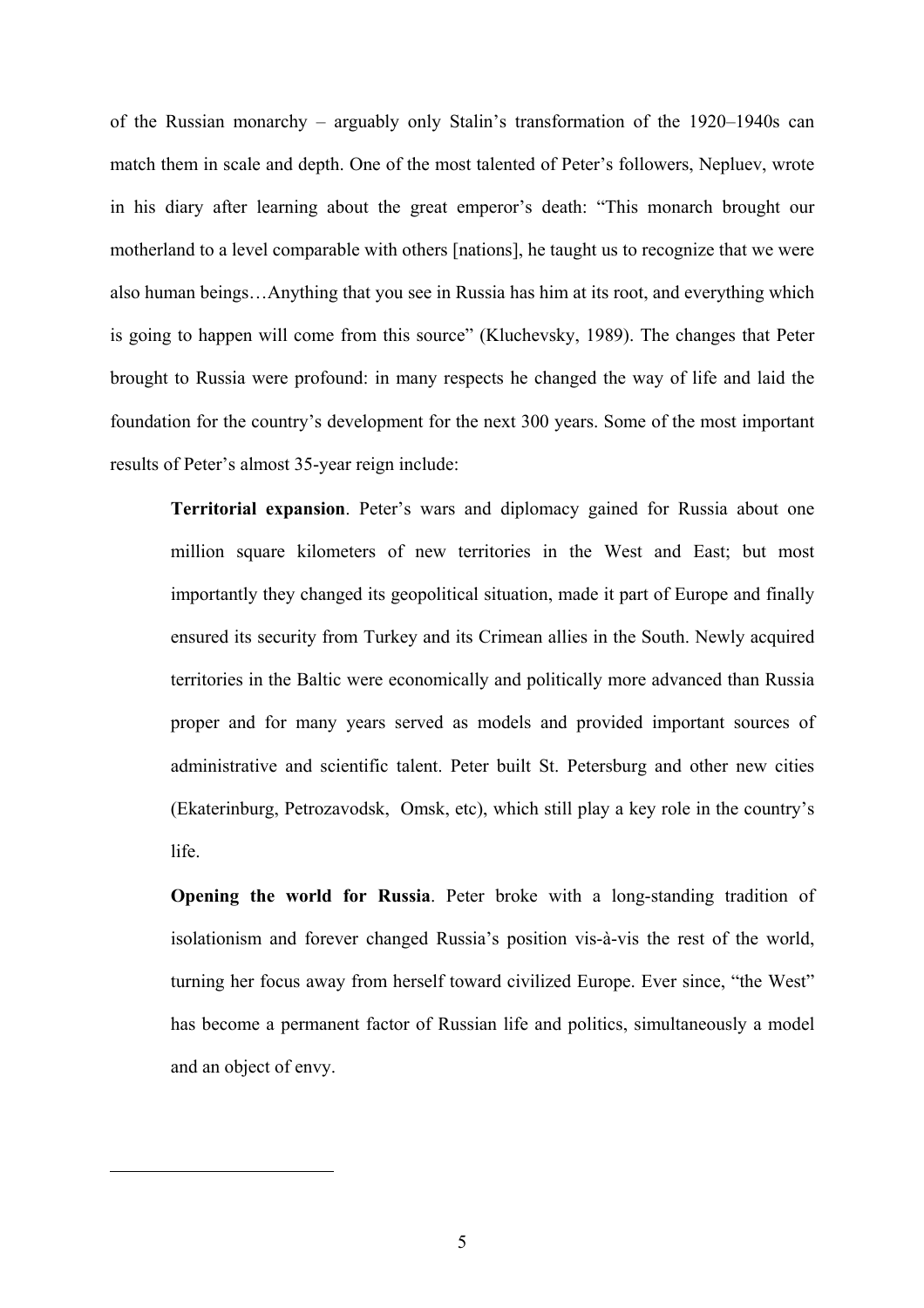**Economy and public finances**. Peter's reforms significantly increased the amount of cultivated land and the level of agricultural output. He laid the foundations for Russian mining and manufacturing industries by establishing over 300 mines, mills, and factories. The great tsar overhauled the fiscal system, balanced the central budget after many years of deficit and increased its receipts threefold. Uniquely in Russian history, he built up a financial war chest for his successors, which they later squandered on personal consumption.

 **Social structure and central government reform**. Peter brought clarity to the social infrastructure and the opaque administrative system of 16th and 17th century Russia. Out of the confused mosaic of Russian society, he created four "classes" – *dvoryane* (landowners)*,* clergy, free townspeople (merchants, craftsmen, laborers), and serfs (subjects of the State, Church, or private landowners). For the first time in its history, the tsar subordinated all Russians to the State – all subjects had to pay taxes, and all except the clergy had to undertake military or civil service. Peter designed a huge bureaucratic machine to run the centralized state, with military, civil, and religious branches reporting to the absolute monarch. This model, with some alterations, served the country for the next 300 years, even during the years of Communism.

 **Education and science.** Peter built a solid foundation for Russia's reputation as an academic powerhouse of the 20th century. He introduced mandatory education for the male offspring of landowners, with study trips to Europe. He founded the Academy of Sciences, the first institutes of higher education, newspapers, libraries, and museums, and organized primary schools for peasants. The tsar brought in foreign books and foreign technologies on a massive scale and hired foreign academic talent to work in Russia.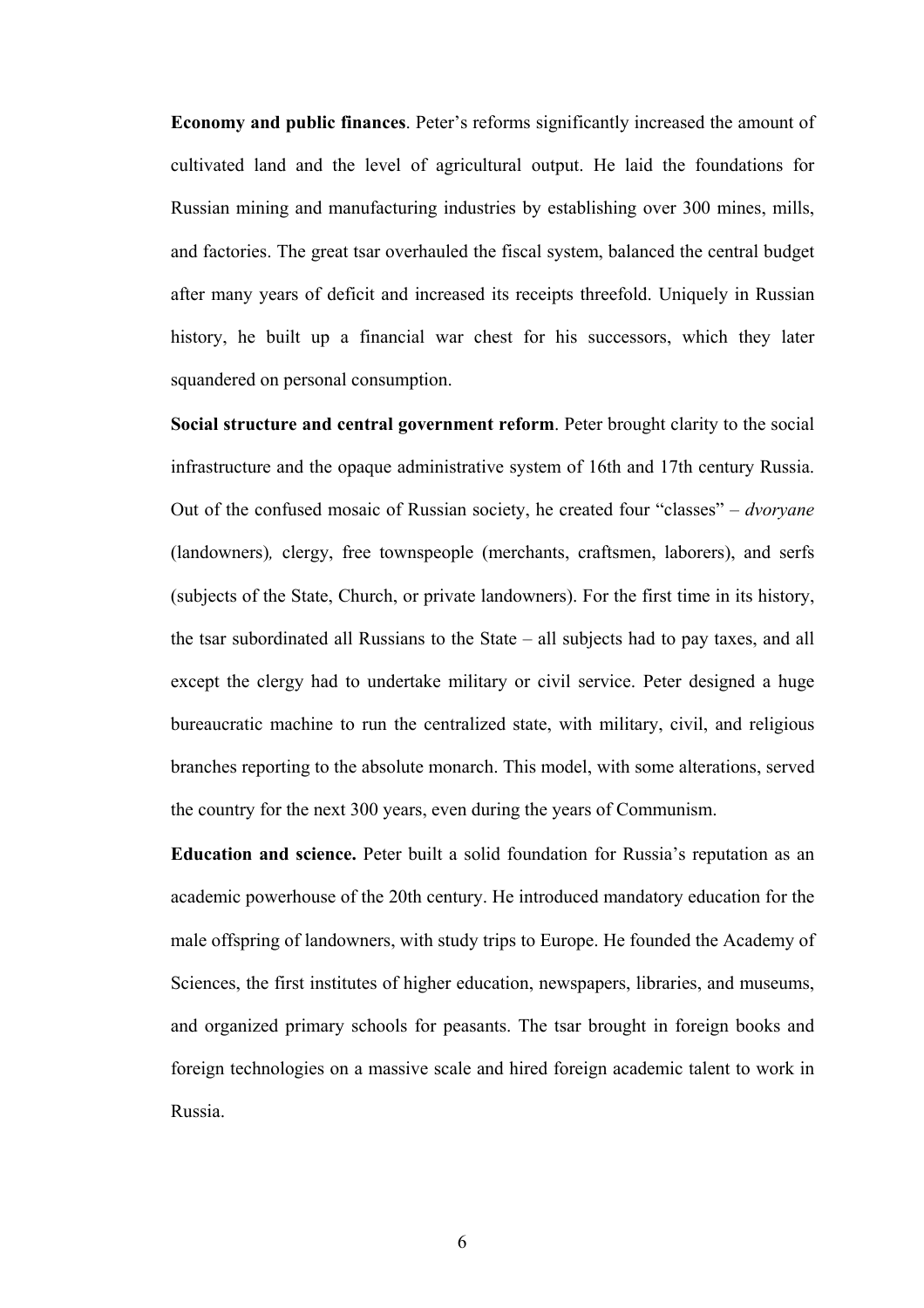**The army and navy.** Peter equipped Russia with two mandatory attributes of a European power in the 18th century – a regular army and navy. The tsar departed from the ancient tradition of mobilizing landowners to form the core corps of the Russian army in times of war and instituted an army model under which career officers from the *dvoryane* (nobility) commanded permanent military units consisting of draftees from the lower classes, primarily peasants. By 1725, Russia had one of the largest military forces in Europe, with over 200,000 soldiers, 48 battleships, 800 galleys, and 28,000 sailors.

As is often the case with great transformations, Peter and his contemporaries worked hard to plant the tree; future generations enjoyed its fruits. The human and economic cost of Peter's reforms was enormous. To develop his favorite projects – the army, the navy, St. Petersburg, roads and canals – he mobilized millions of people, invented dozens of new taxes, and continuously extended the capabilities of thousands of his subordinates. Hundreds of thousands of people perished in wars and construction projects, and from hunger and disease. Historians put the human cost of his reforms at around 500,000 lives (Kluchevsky, 1989). Many landowners and their serfs went bankrupt – whole peasant villages fled from mobilizations and tax collectors. People rebelled, and many remote areas became dangerous or even inaccessible to central government officials. All social strata grumbled about the reforms and felt an enormous relief when the great tsar passed away.

# **The Making of a Leader**

Effective leaders mobilize people and use their energy to achieve extraordinary goals (Heifetz, 1994). They create an attractive picture of a the future and inspire their followers to rally behind it (charismatic role); they direct their efforts and provide their followers with the tools and instruments to work toward achieving that vision (architectural role); and they select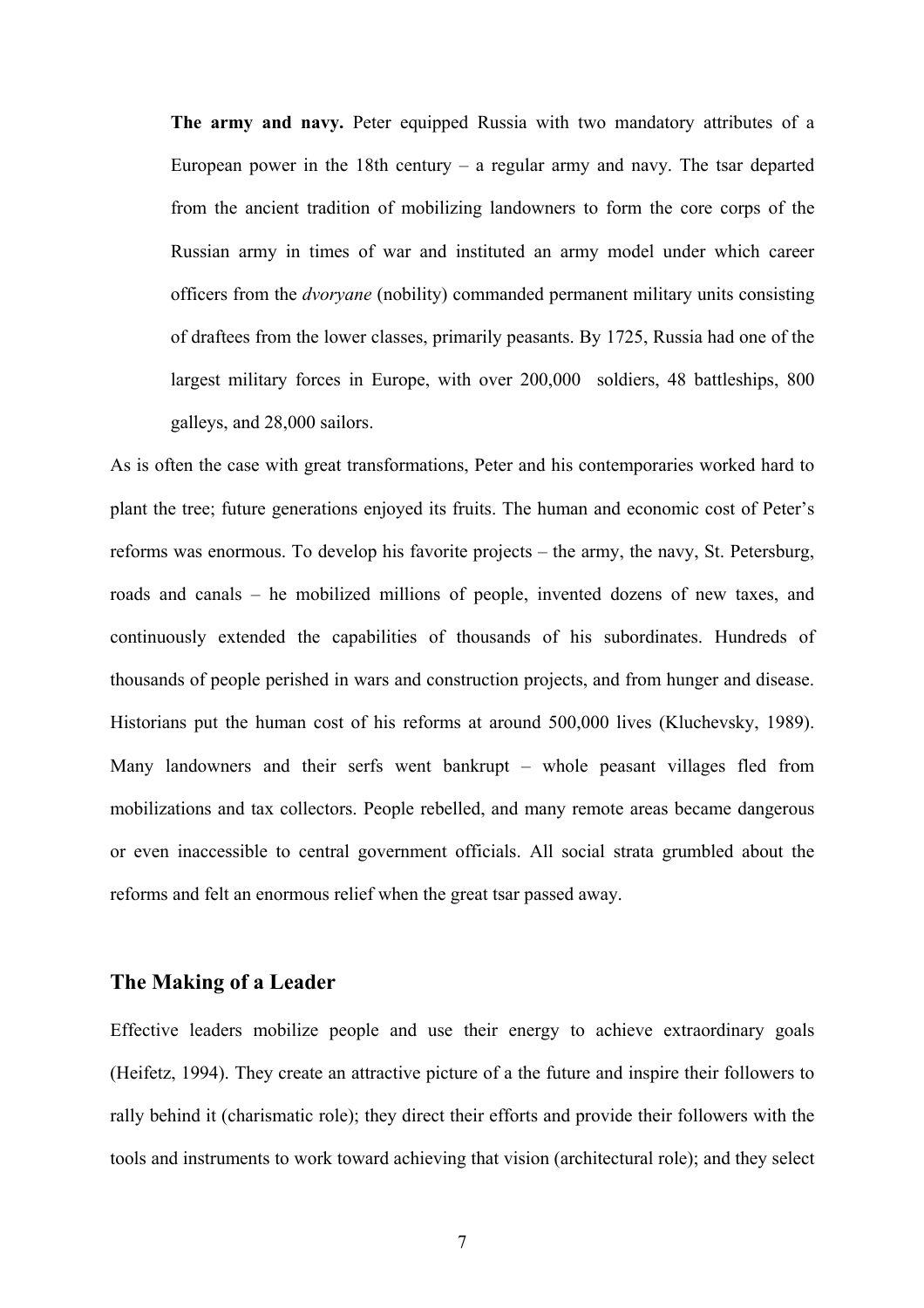and nurture future leaders who will carry their message deep into the organization and ensure its transmission to future generations (developmental role) (Kets de Vries, 2002). Effective leaders balance these three roles and achieve extraordinary results through their followers' concerted actions.

At first glance, Peter and his reforms do not measure up to this model. Unlike other great imperial reformers such as Alexander the Great or Temerlan, he was not born with a divine life-mission. Until his mid-20s, Peter did not even demonstrate any interest in his profession, governance. Later, he was often contradictory in his actions and compelled rather than inspired his followers, and he left no successor. Yet his achievements are unmatched in Russian history. To understand Peter's leadership style and to understand why it was successful, we need to shed some light on his personality, the task he was undertaking, and the people he had to work with (Kets de Vries, 2002).

## **Peter's Personality**

Our early development shapes our personality and determines major themes in our futures; it has a tremendous impact on the agenda of future leaders (Erikson, 1963; Kets de Vries, 2002). Peter the Great had a complex personality and rich, often contradictory "inner theater" themes, which guided his actions throughout his life and could be traced to the experiences of his childhood. Several themes dominated Peter's "inner theater" throughout his life: 1) a fear for his personal safety, a hatred of and a need to revenge himself against the "old Russia"; 2) a desire for total independence in his actions and control over his environment; and 3) a need to change things for the better through technical and social innovation.

#### Fear for Personal Safety

Peter was born in the Kremlin on 30 May 1672 to Natalia Naryshkina, the second wife of the ruling tsar, Alexey. The Kremlin was a hotbed of intrigue, the result of various court factions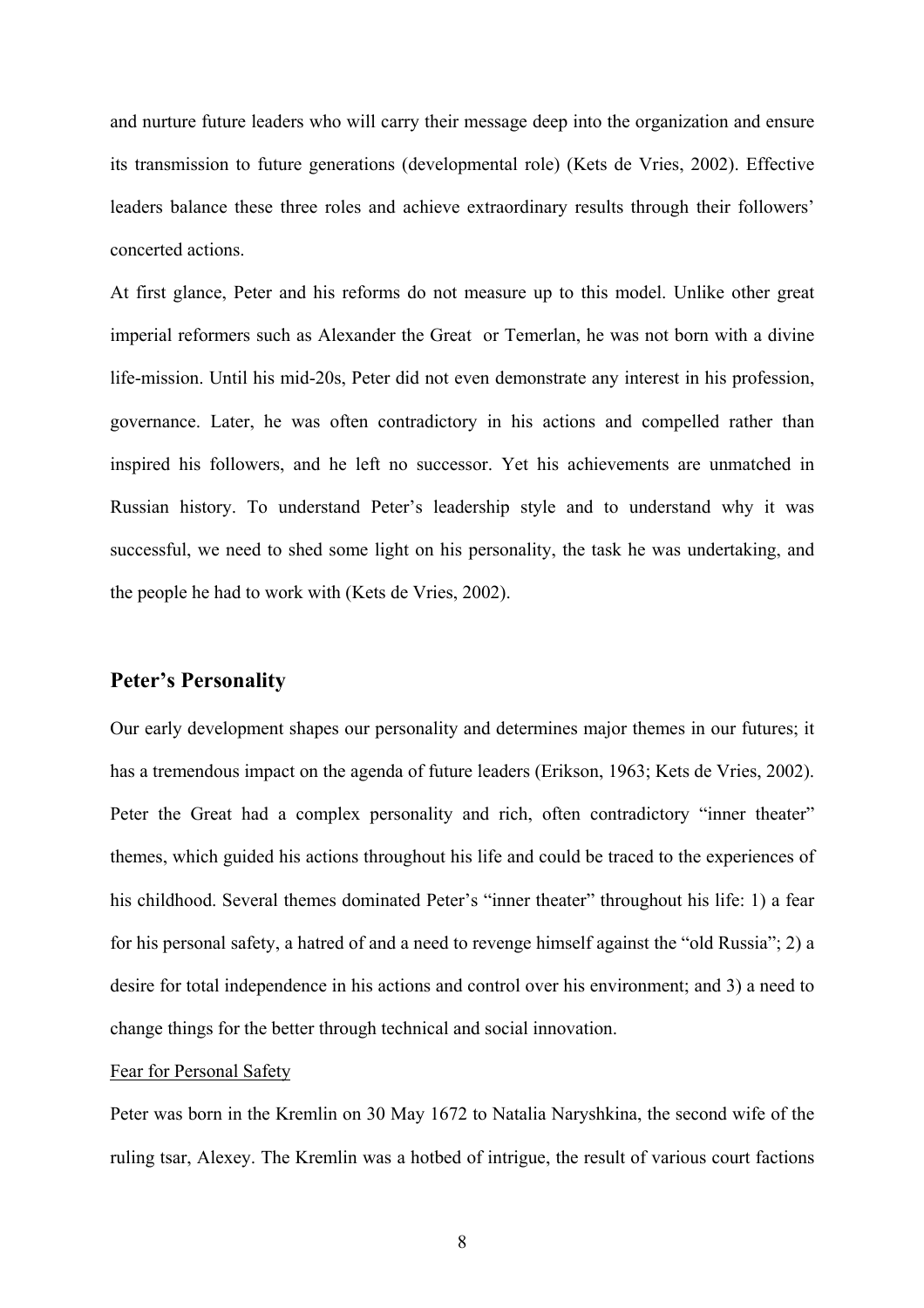constantly seeking power in the vacuum created by the weak leadership of Peter's father, who died when he was four, and his two older half-brothers, both of whom suffered from ill health. Peter was surrounded by his mother's relatives and allies, who saw him as a future tsar, one who could ensure their key role in any future government and protect them from revengeseeking relatives of Alexey's first wife. One of Natalia's allies Artamon Matveev, close adviser of Tsar Alexey, who had progressive views and a pro-Western orientation, spent long hours with Peter bringing him military toys and pictures.

In 1682, when he was ten, Peter witnessed the massacre of Matveev and others of the most influential Naryshkiny loyalists by the *Streltsy* (royal guard), who rebelled against Natalia's attempt to take the throne after the death of Tsar Phedor, Peter's older half-brother.

Both Ivan and Peter were proclaimed tsars with their older sister Sophia as regent. Natalia withdrew, with her son, to the royal summer residence at Preobrazhenskoye, thinking it would be safer there. Later, in 1689, on hearing of Sophia's attempt to remove him from the throne, the otherwise brave and ferocious young tsar had to flee in his nightgown, riding 60 miles to seek sanctuary at the Troitsko-Sergieev monastery.

The drama of the early years ingrained in Peter's psyche a permanent fear for his life, and a hatred and distrust of the old Moscow court. Later, with a single-minded determination, he wreaked his revenge and completely destroyed the *Streltsy* rebels, executing thousands of them and disbanding the royal guard. Many years later he even tortured and killed his only son, Alexey, on the suspicion that he had liaisons with the Old Moscow clique. Eventually, he moved the capital away from Moscow and changed his title from Russian "tsar" to Western "emperor."

#### Independence and Control

Semi-exile at Preobrazhenskoye allowed the extremely energetic boy to spend more time playing, but Peter's games were serious and involved hundreds and even thousands **of**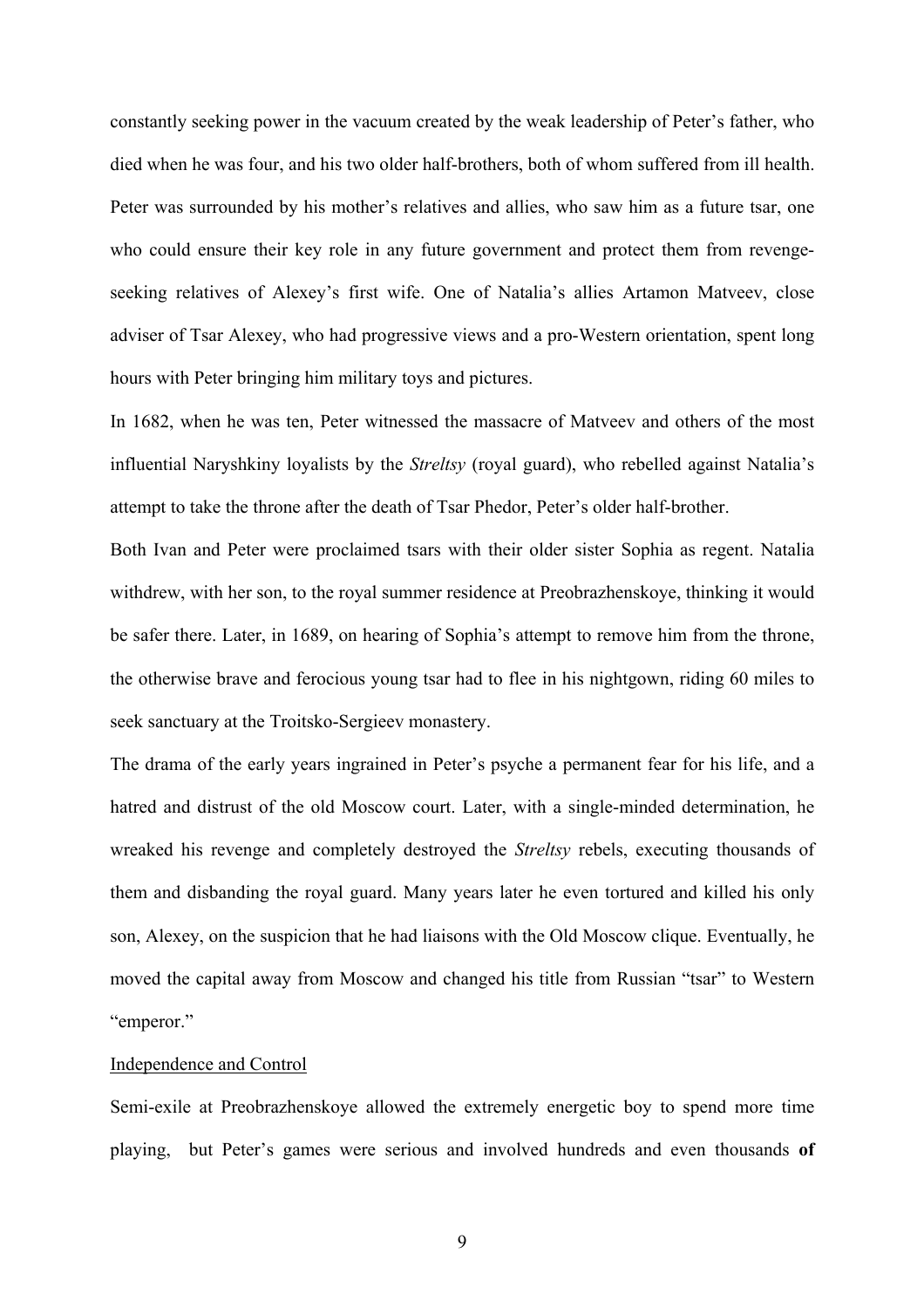people. Obsessed with the military, Peter began to form his *poteshnyy* (play) army when he was 12. This army consisted of young boys from noble families and their servants, who trained under the command of foreign mercenaries. The army conducted large-scale exercises, which lasted days and nights and each time left dead and wounded. Peter was in the front ranks learning the fundamentals of military tactics. By 1692, his army had become a welltrained force numbering 30,000.

Early success in building the 'play' army convinced Peter that he was capable of achieving anything he wanted under any conditions, as long as he was in charge. The need to have absolute freedom and control remained with him all his life.

This high degree of freedom and lack of a father's restraining presence made the future tsar a very informal, freedom-loving, straightforward individual, who hated ceremony and regulation. After marrying a Russian princess at the age of 17, he later sent her to a convent in order to enjoy the company of his first love, the daughter of a German merchant. In 1712, he shocked Russian society again by marrying a divorced woman from Lithuania who had been captured by Russian troops ten years earlier.

At Preobrazhenskoye, Peter discovered a number of woodcarving and metalworking tools and simple machines and fell in love with craftwork. A consequence was that, throughout the rest of his life, he saw the environment, in all its forms, as a flexible building resource for his projects rather than as a restraining factor. He expected people to function like machines and, when they failed to do so, replaced them with new ones.

While at Preobrazhenskoye, Peter was not completely cut off from court life: along with his half-brother Ivan, he had to attend official ceremonies, primarily audiences for foreign ambassadors. Long rituals bored him, but Peter learned much about Russia's relationships with the outside world, its foreign policy, enemies and allies.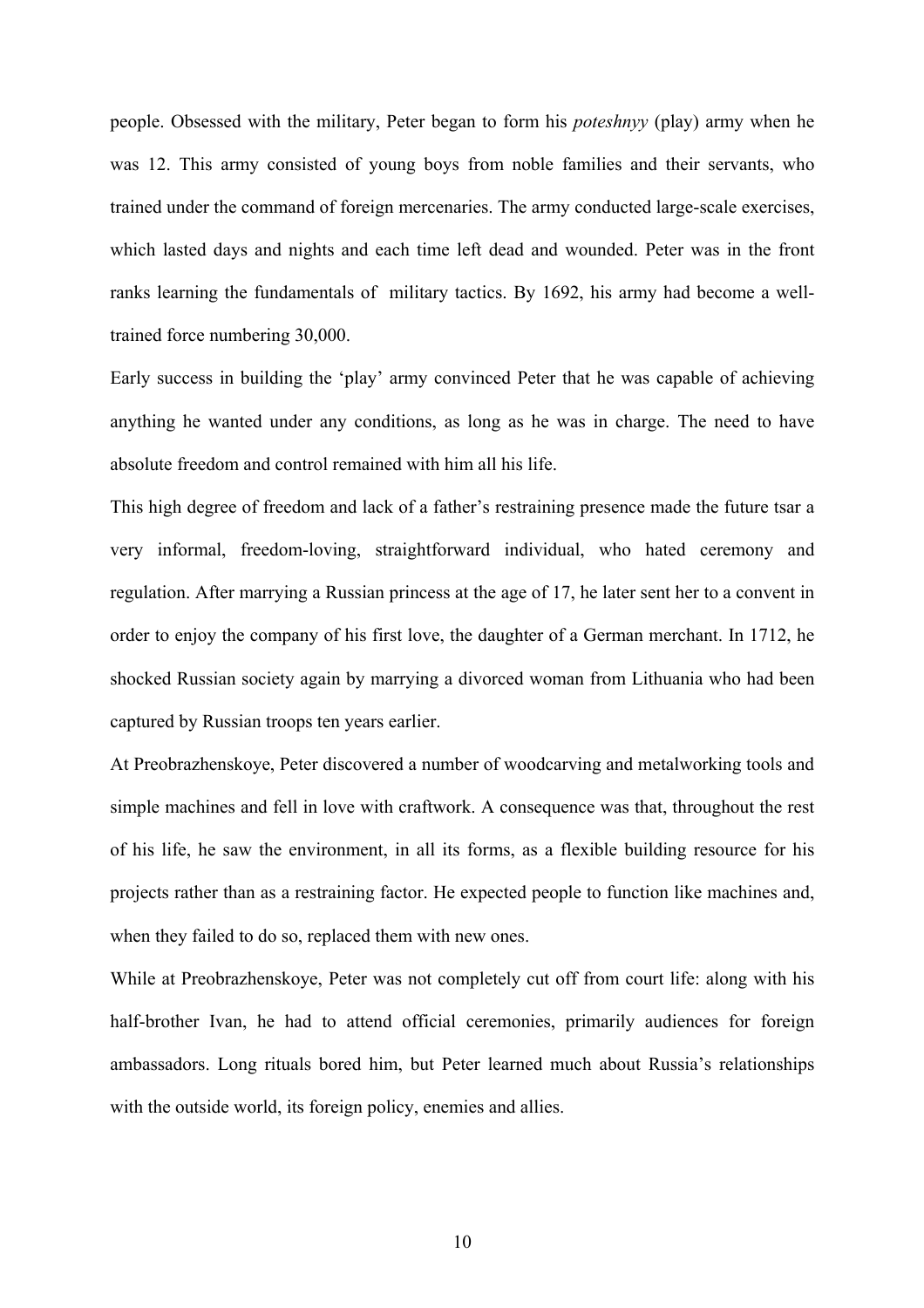#### Curiosity, Change, Innovation

Wandering around Preobrazhenskoye, young Peter discovered *Nemetskaya Sloboda*  ("German" or "Foreign Village"), home to Moscow's fast-growing expatriate community. He made many friends there, including his future political advisor and mentor, the Swiss adventurer France Leforte, his military counselor, Scotsman Colonel Patrick Gordon, and his shipbuilding master from Holland, Franz Timmerman. There he learned to speak Dutch and German, recruited officers for his play army, and extended his skills in metal and woodwork. He also immersed himself in the study of applied mathematics and physics with very specific goals in mind: marine navigation and artillery.

The speed and enthusiasm with which he embraced the customs of *Nemetskaya Sloboda* was to a large extent driven by a powerful desire for an alternative to Russian tradition. He broke away from the tightly knit network of the Moscow court and found a link that connected him to a world of new people, ideas, and institutions from which he drew many reform components and the tools to implement them. In terms of network science, one random link had dramatically expanded Peter's social capital and knowledge base (Watts, 2003).

#### The Last Class – the European Trip

Regaining absolute power after his half-brother's death in 1696 at the age of 24, Peter did not initially show much interest in governing the country. He preferred to spend time playing military games, building ships for the future Russian fleet, and attending wild parties at *Nemetskaya Sloboda.* His mother's relatives governed Russia in the meantime. Following in his predecessors' footsteps, believing that military force was more effective than diplomacy, he ordered two military expeditions (1695 and 1696) against Turkey, in which he participated as an artillery officer, while Gordon, Leforte, and a Russian, General Golovin, played the role of collective commander-in-chief. The second campaign succeeded and gave Russia control over a northern part of the Azov Sea.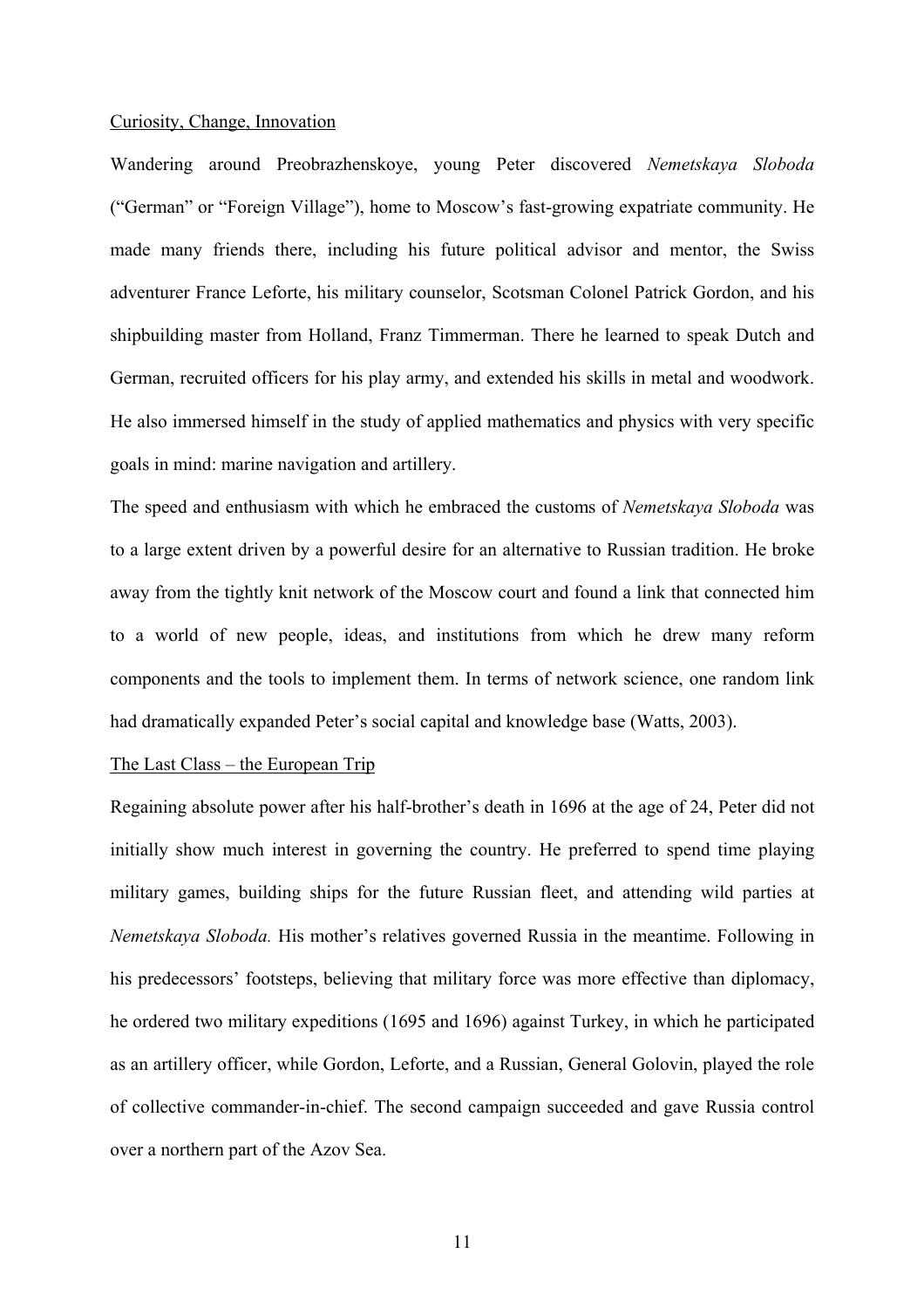In 1697, Peter embarked on an 18-month journey through Western Europe, where he worked as a shipbuilder in Holland and England, learned cannon-making in Germany, conducted informal negotiations with dozens of European monarchs, and attentively studied their systems of government. The young tsar, who traveled under the name of Peter Mikhailov, did not play the VIP. He immersed himself in what he saw, grinding metals, carving wood and even operating on cadavers in an anatomy theater. He acquired many skills and became one of the best shipbuilders of his time. His metalwork and woodwork still decorate palaces around St. Petersburg.

On his way to Italy in July 1698, the young tsar cut his trip short on learning of a new rebellion and Sophia's attempt to regain power. When Peter arrived in Moscow, the mutiny had already been put down, but he took an active part in interrogations and personally beheaded many rebels in his fury. Even though the trip's program had not been completed fully, the tsar did return with a thousand foreign professionals, ranging from fleet admirals to architects, and started his determined consolidation of power and reform in Russia. While in Europe, he had realized the extent of Russia's backwardness, had seen many instruments to fight it and was determined to put them to use.

# **Russia at the Turn of the 17th Century: Peter's Followers and the Task at Hand**

Peter was born into the youngest royal dynasty in Europe – the Romanovs, who had governed Russia for less than 60 years. Following Polish occupation and the chaos of the first decade of the 17th century, old noble families (*boyars*) installed Peter's 16-year-old grand father on the throne. In fact, the Romanovs could hardly have been called a European dynasty in the  $17<sup>th</sup>$ century, as Russia was cut off from the European scene, partly because of its significant territorial losses and partly because of its self-imposed isolationist policies. The country had access to only one European sea – the cold northern White Sea – Sweden blocked it from the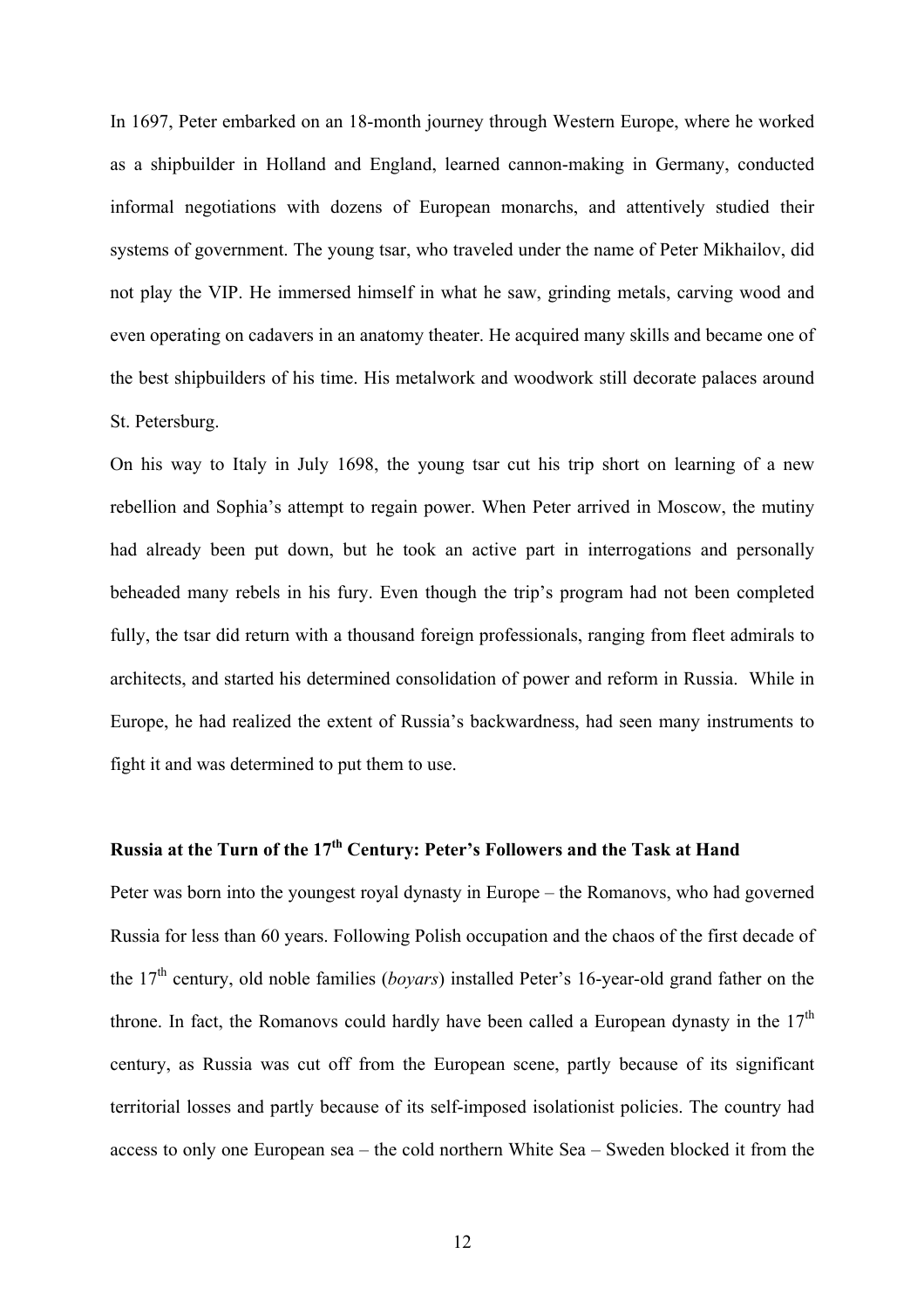Baltic shores, and Turkey and its vassal Crimea blocked it from the Black sea. Almost half of all ethic Russians lived outside the Russian kingdom, in territories occupied by Poland, Sweden, and Turkey (Kluchevsky, 1989).

The almost exclusively agrarian Russian economy could hardly produce enough food for its nearly 20 million inhabitants – revolts of hungry and angry peasants and poor city dwellers such as the Salt Mutiny, the Copper Mutiny and the Razin uprising shocked the country throughout the  $17<sup>th</sup>$  century (Kluchevsky, 1989). The productivity of the serfs of state and private landowners was extremely low, with the taxation system encouraging peasants to reduce the amount of land they worked (Brikner, 2002). The landowners who controlled over a half of all arable land managed their estates as closed natural economies; trade was limited to a handful of large cities, and domestic industry was virtually nonexistent. The fiscal burden increased throughout the  $17<sup>th</sup>$  century, by the end of which there were more than 50 different taxes and levies in Russia (Kluchevsky, 1989).

Russian society of the  $17<sup>th</sup>$  century impressed foreigners by both its simplicity and its complexity. On the one hand, the Russian tsar had absolute power over his subjects; on the other, the relationships within Russian society and between subjects and the monarch were very complex. For example, members of the so-called service class (*sluzhilye ludy)*, which constituted military officers' corps and the civil bureaucracy, included representatives of the old noble families (*boyars)*, who owned their land and passed it on to their children and occupied key positions at court, but were free to choose whether to serve or not, and the new nobility (*dvoryane)*, who received land in exchange for service but could not pass it on to the next generation and had to serve the tsar. The peasant class included serfs belonging to landowners and paying state taxes, state-owned serfs who paid taxes and those who did not pay taxes, free farmers, and slaves. Thousands of people migrated between social classes, making tax collection a nightmare (Kluchevsky, 1989).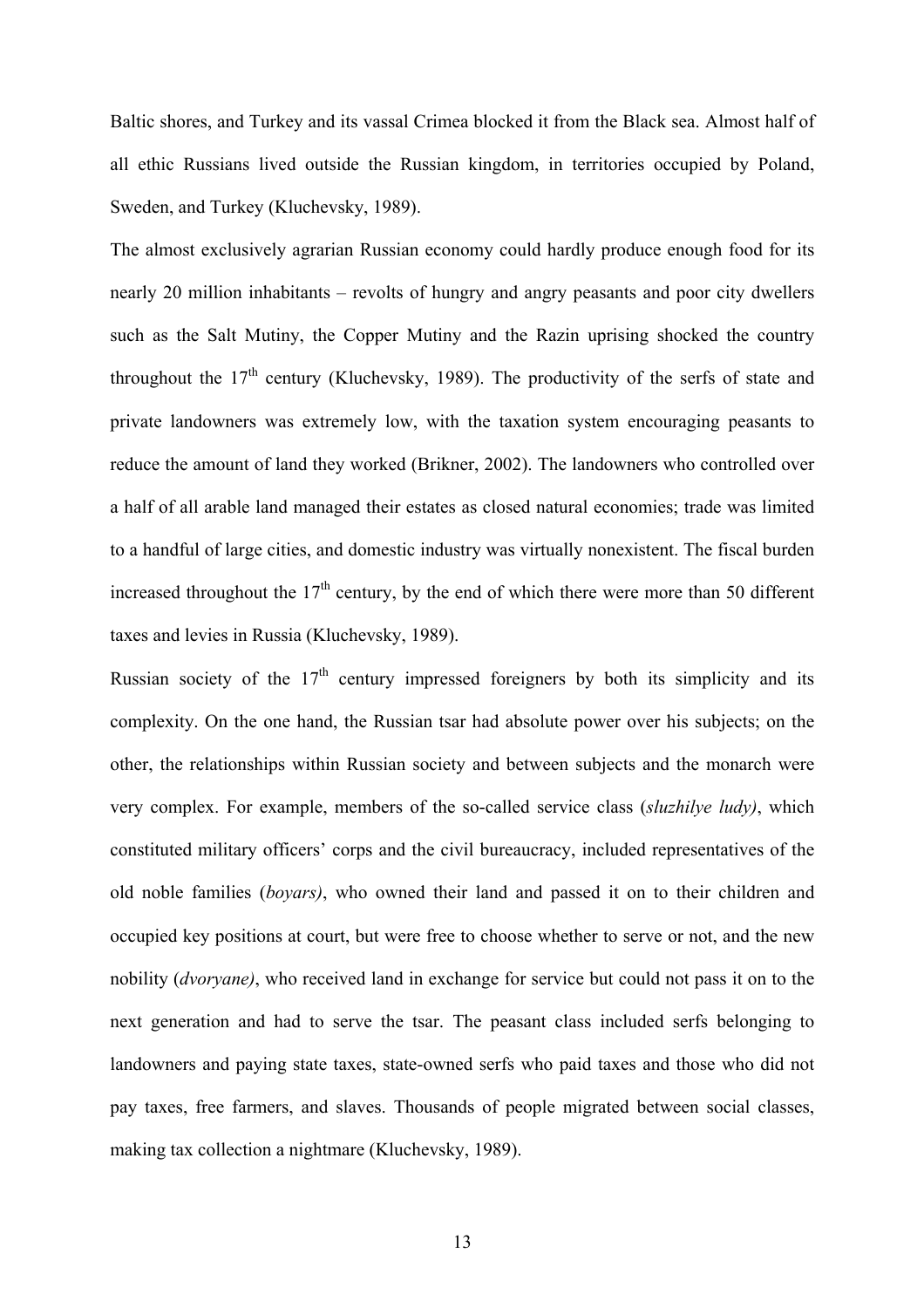The system of governance only added complexity and inefficiency to Russian society in the  $17<sup>th</sup>$  century. The absolute monarch was at the top of the power pyramid; however, his actual decision-making power was significantly reduced by the council of *boyars* – a collective advisory body composed of the members of the old noble families (Platonov, 2001). The executive branch was represented by regional leaders appointed by the tsar and officers of numerous Moscow-based *prikazy* (government departments) responsible for managing specific branches of power across the whole of the Russian territory. By the second half of the  $17<sup>th</sup>$  century, Moscow was home to more than 50 *prikazy*, including exotic departments such as *Pharmacy* and *Prisoners of War*. Areas of responsibility were quite vaguely defined and *prikazy* often overlapped and competed against one another (Kluchevsky, 1989).

In spite of the mosaic social structure, the Russian nation of the  $17<sup>th</sup>$  century had a strong and homogeneous culture developed around the Orthodox Church and an absolutist national state (Platonov, 2001; Peter the Great: Pro and Contra, 2001). The Russian historian Vassily Kluchevsky called duality a major trait of the Russian national character of the time – Russian people tended to alternate between periods of hard work and complete idleness, easily changed mood, and moved from violence to kindness. According to Kluchevsky, Russians also had two moral codes – public and private – the first required (public) respect of the norms assigned to the social stratum the person represented, the second allowed everything and only required the person to repent to the house priest once a week (Kluchevsky, 1989). Other researchers point to short-term orientation, inwardness, and a somewhat sadomasochistic orientation as salient characteristics of the Russian national character (Naumov & Puffer, 2000; Fey, Adaeva, Vikovskaya, 2001; Kets de Vries et al., 2004). Peter the Great described his people as children, who would never take up a book without a push from their teacher, would complain about its difficulty, but praise the teacher when they had learnt to read (Kluchevsky, 1989).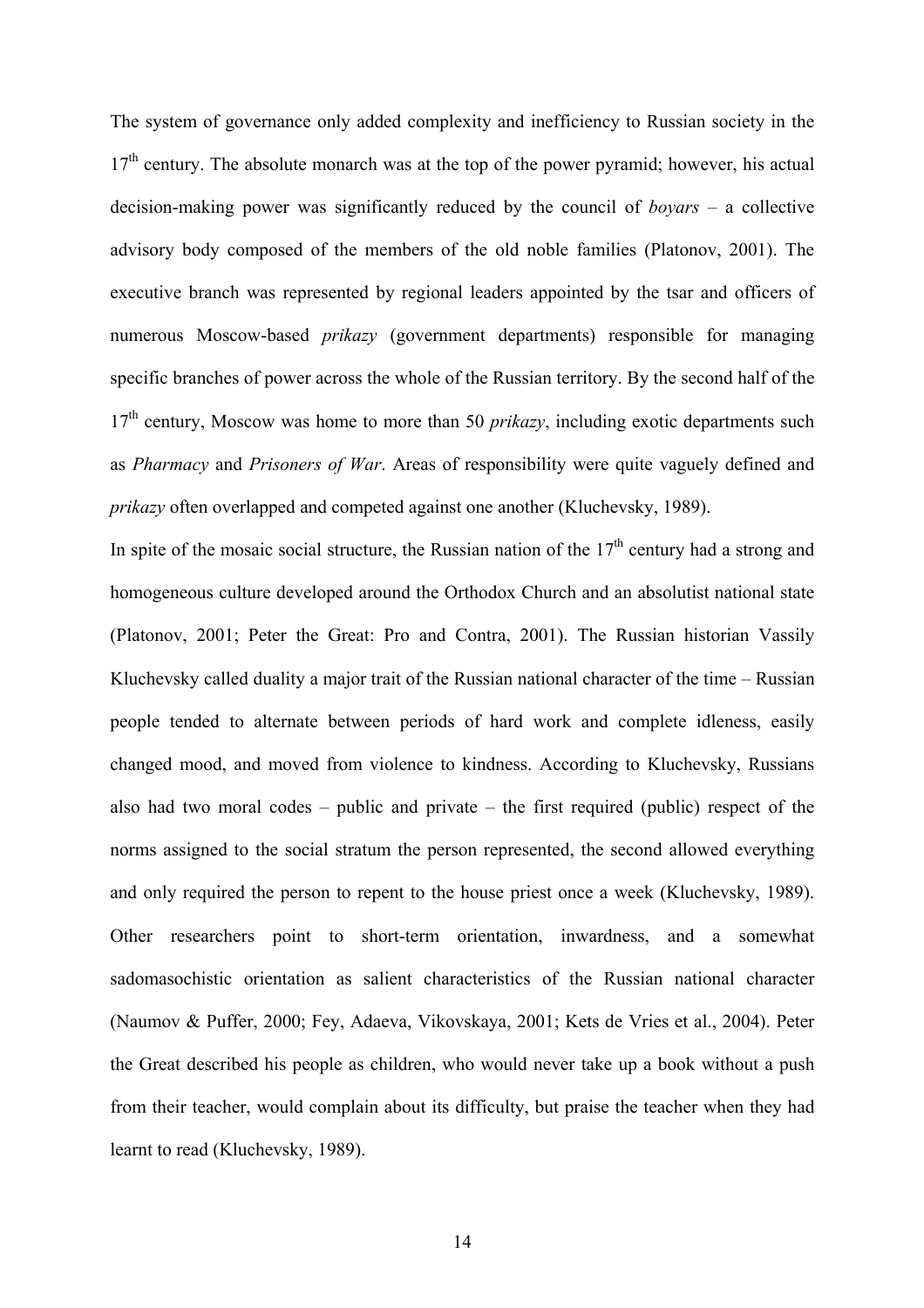However, in spite of this traditional inward orientation, Russia in the second half of the  $17<sup>th</sup>$ century began to open up to the outside world and to Western influence. Peter's father appointed many Western Europeans as military instructors and engineers and allowed many others to settle in Moscow to start trading and other businesses. Western dress, habits, and ideas began to gain popularity among some of the powerful in Russia – even Tsar Alexey liked to dress in Western attire, listen to Western music, and meet with Western travelers, though following the logic of the double moral code he always did so in private. When Peter came of age, the theme of the relationship between Russia and the West and the need for modernization were intensively debated in the upper echelons of Russian society, but little had been done and most importantly nothing had been decided (Kluchevsky, 1989; Peter the Great: Pro and Contra, 2001). The task was left to the young tsar.

# **The Three Faces of a Leader**

At the time of his premature return from the European trip, Peter was still very unclear where the future reform would take him and the country, but he had already discovered some of the major elements of the change program: bringing Russia to Europe by establishing its presence on the Baltic shore, educating Russians and importing Western technologies, destroying the old Moscow elite thereby ensuring the absolute power of the tsar and introducing a new government fully controlled by the monarch (Peter the Great: Pro and Contra, 2001). The program reflected both his personal needs and desires and the historical reality of Russia at the turn of the  $18<sup>th</sup>$  century. As other effective leaders, Peter intuitively tied his personal vision with the requirements of the historical moment and produced an appealing vision for progressive elements of Russian society (Erikson, 1958; Kets de Vries, 2004). The implementation of the change program was highly influenced by the tsar's personality, his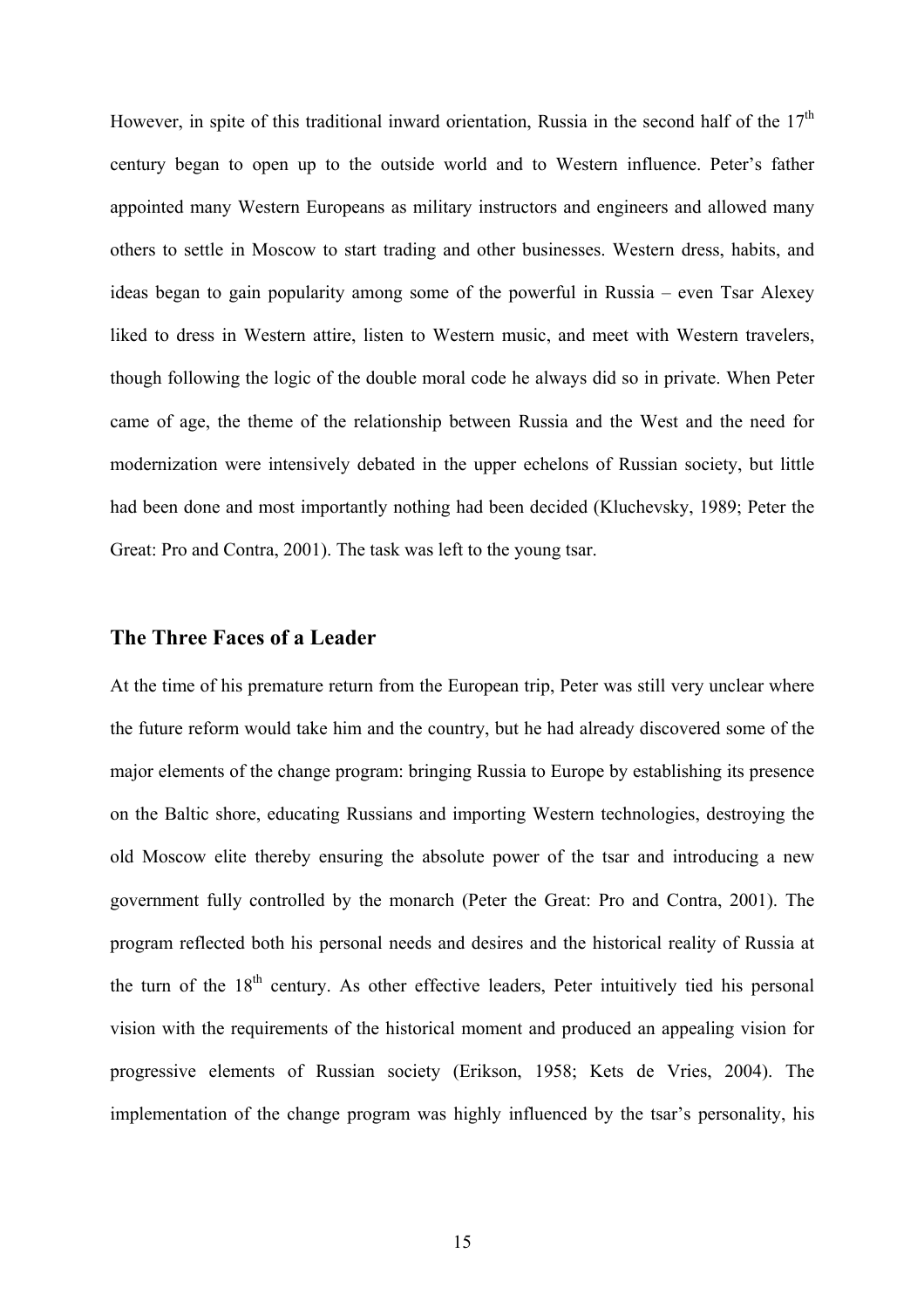inner theater and his competencies, and produced at least three different leadership operating modes.

 "**Enfant Terrible."** Open to the outside world, Peter was easily exited by new ideas and projects, and when they possessed him, he drew on all available resources to realize them. When he became obsessed by battleships, in no time he had thousands of people working in the improvised shipyards on Plesheevo Lake and on the Voronezh and Don rivers in order to build dozens of vessels, which later rusted uselessly as they had no access to seaports (Kluchevsky, 1989).

After becoming absolute monarch, he turned the whole country into his playground. In 1700 he dragged an unprepared Russia into a Northern War without any defined objectives or specific plan of action. In 1711, Peter declared war on Turkey and led a 30,000-strong army into the hot steppes of Moldavia, where 200,000 Turks surrounded him. He withdrew in humiliation (Brikner, 2002).

Any resistance or failure merely reinforced the tsar's determination. After his return from the first unsuccessful Azov expedition, Peter immediately ordered a new one, against the advice of almost all his advisors, including his mentor Leforte (Brikner, 2002). He led with an iron will and never regarded human cost as a limiting factor; he expected his followers to fulfill orders and even anticipate them. Dissention or rebellion always made him furious and he quelled them with barbarous methods.

Peter literally beat his immediate subordinates into desired behavior. He often tested their loyalty in a terrible manner: in an anatomy theater in Leiden, the tsar forced his entourage to tear at corpses' muscles with their teeth; and in the aftermath of the Streltsy rebellion of 1698, Peter ordered all his close followers to take part in executions and behead the rebels (Brikner, 2002).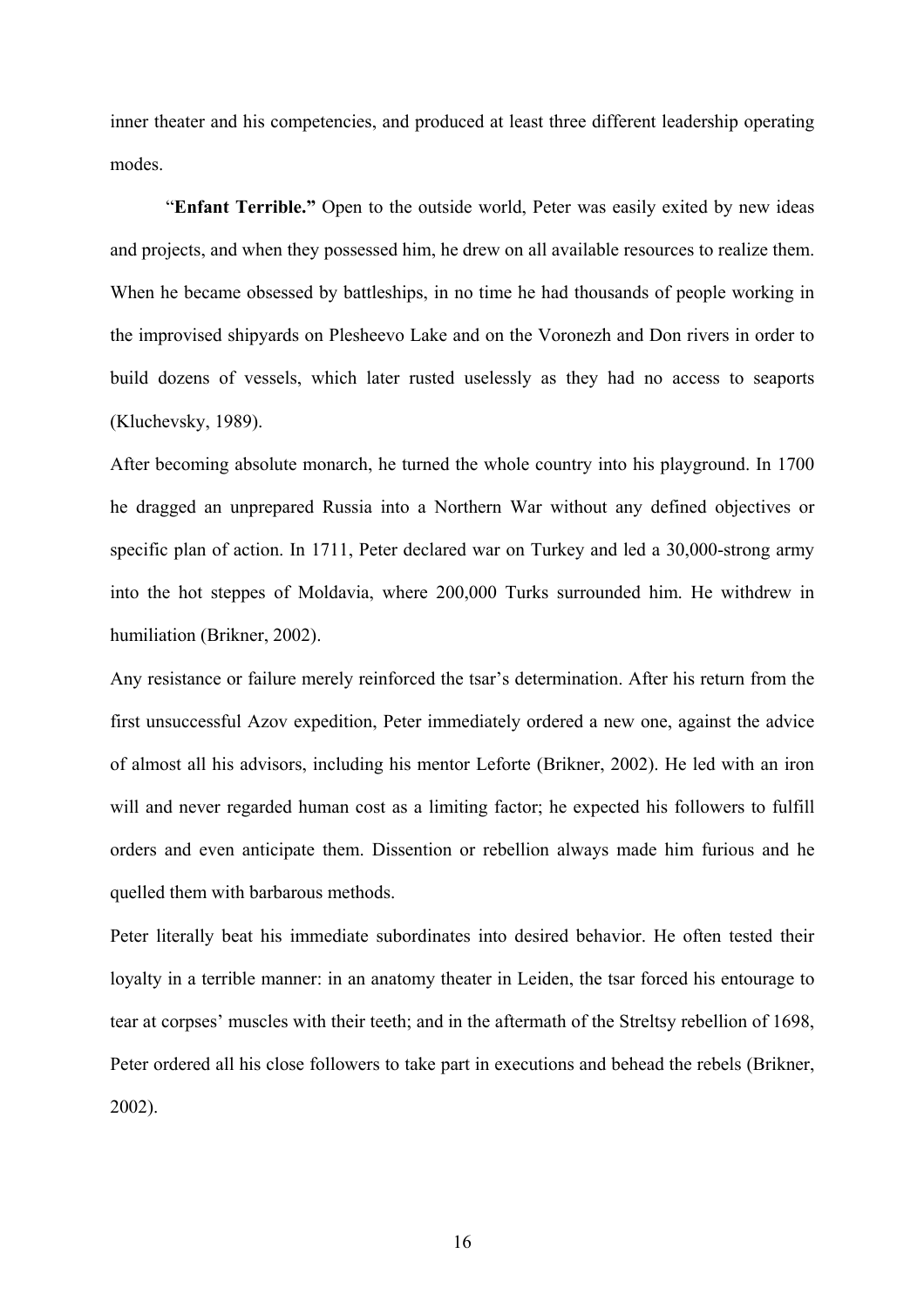As for the lower classes, Peter did not recognize them as anything other than fodder for his projects, with hundreds of thousands perishing in wars, construction projects, and from famine and disease (Platonov, 2001).

Some of Peter's impulsive projects did turn out to be successful and important for the course of reform. His 'play' army did become a training ground for future military and government leaders and ensured his personal safety. In order to satisfy his curiosity, Peter did go to Europe following Leforte's advice, against his mother's and her counselors' wishes, and thus equipped himself with the first ideas for reform. He did found St. Petersburg in an area where no one in their right mind would have built a capital city, and it became a symbol of the new Russia and a cultural pearl admired by the whole world.

**"Fire Fighter."** A gifted craftsman and a man of action, Peter was often distracted from his strategic leadership role by day-to-day issues. As the Northern War against Sweden lengthened after the initial attack, Peter realized that the army needed more men, armaments, food, and money. He levied new taxes, confiscated a quarter of Russia's church bells to make cannons, ordered new conscription and requisitions. He rode around the country supervising recruitment, personally examining the men, checked the quality of arms and ammunition, correcting production methods where necessary, and oversaw tax collections (Kluchevsky, 1989). He personally participated in the construction of all Russian shipyards and all ships of any significance (Brikner, 2002). He even took part in some very risky naval battles of little importance, fighting in the front ranks. The tsar's unparalleled energy and motivation allowed him to be present in many places and fight many fires at the same time, but his actions often seemed unfocused and not related to any large-scale plan.

Tall (over two meters) and wiry, Peter impressed his contemporaries with his physical force and endurance. Most importantly, by his tireless efforts, Peter set new norms and standards of behavior. He was a great example of what is often called a pace-setting leadership style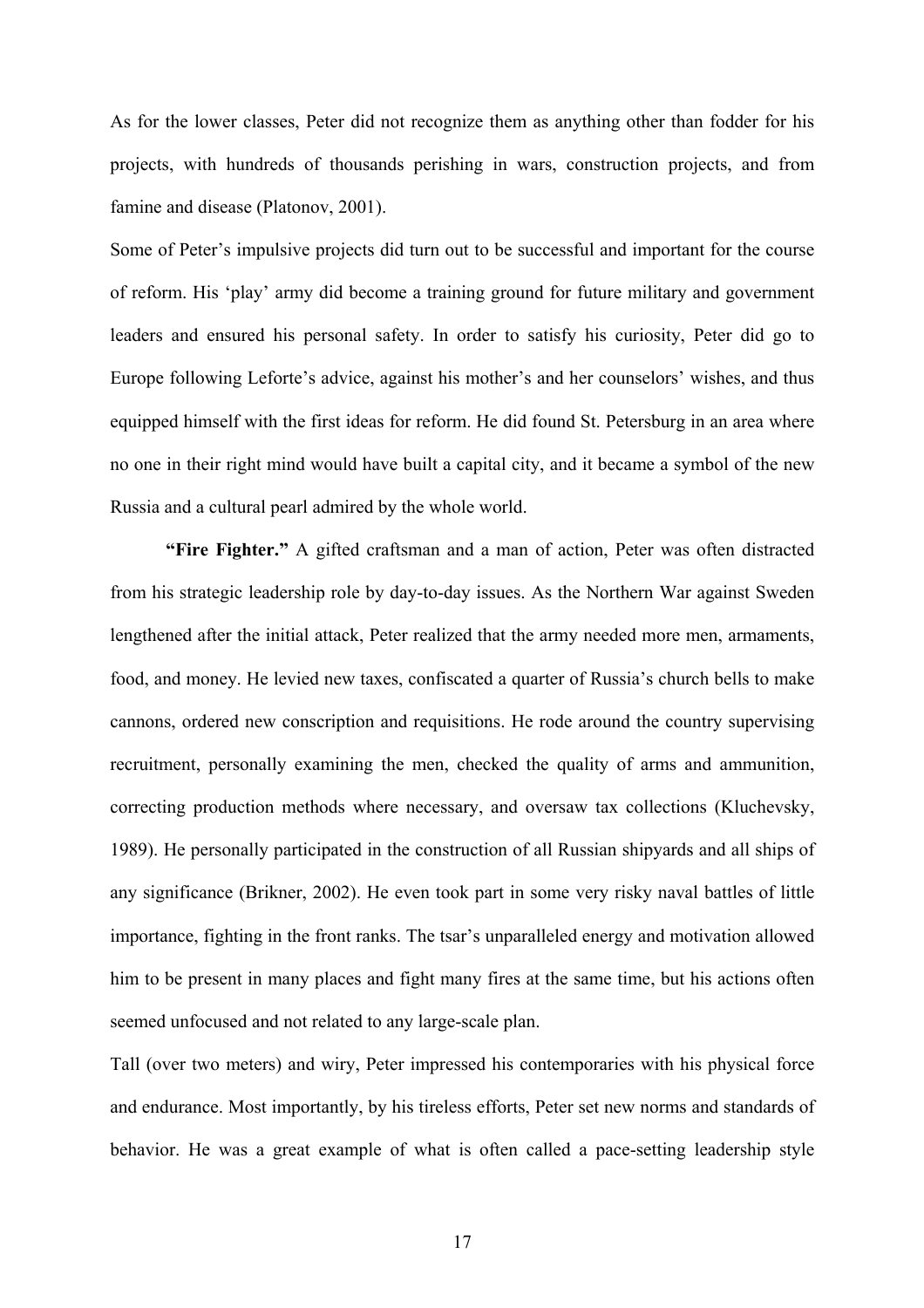(Coleman, Boyatzis, McKee, 2002). He not only ordered compulsory military service for all, but also personally progressed through the ranks, starting as a private (Brikner, 2002). He set an example to young Russians by speaking foreign languages, traveling to study to Western Europe, and learning practical skills. He rejected heavy Russian clothes in favor of light European dress. He shaved his beard and lived a modest life. He personally taught carpenters to build ships, gunsmiths to make cannon, officers to lead their men into attack, and his subordinates to rule the country. However, his bludgeon was always present as a threat**.** 

**CEO of Russia Inc.** History has not left any trace of the great visions or strategic plans developed by Peter. However, from his mid-20s, Peter was very clear about his principal role – to serve the motherland. He placed monarchs, including himself, under, not above, the State. The State was infinite; he was merely temporarily at the helm of the great corporation (Kluchevsky, 1989; Pro and Contra: Peter the Great, 2001).

As a CEO, Peter subscribed to the "orchard model" of strategy of development, where pieces of the new appear here and there rather than grow according to a detailed gardener's plan (Mintzberg, Lampel, 1999). Opportunistic in both setting and achieving his immediate goals and having no apparent strategic plan, he nevertheless built a very cohesive system. He started with a notion of what the corporation should *not* look like, namely the old Russian state that he had inherited. The young tsar did *not* want a weak monarch who depended on the Church and leading noble families, a government with slow decision-making processes and opaque responsibilities, an untrained army or a feeble economy (Platonov, 2001). Playing in the royal back yard, he had formed a basis for the regular army. Squeezing landowners and peasants for every extra kopeck to finance the war effort, he came to understand the need for fundamental economic reforms and immediately launched them. New government and a new economy required expert knowledge and technology: Peter pushed for education and innovation. The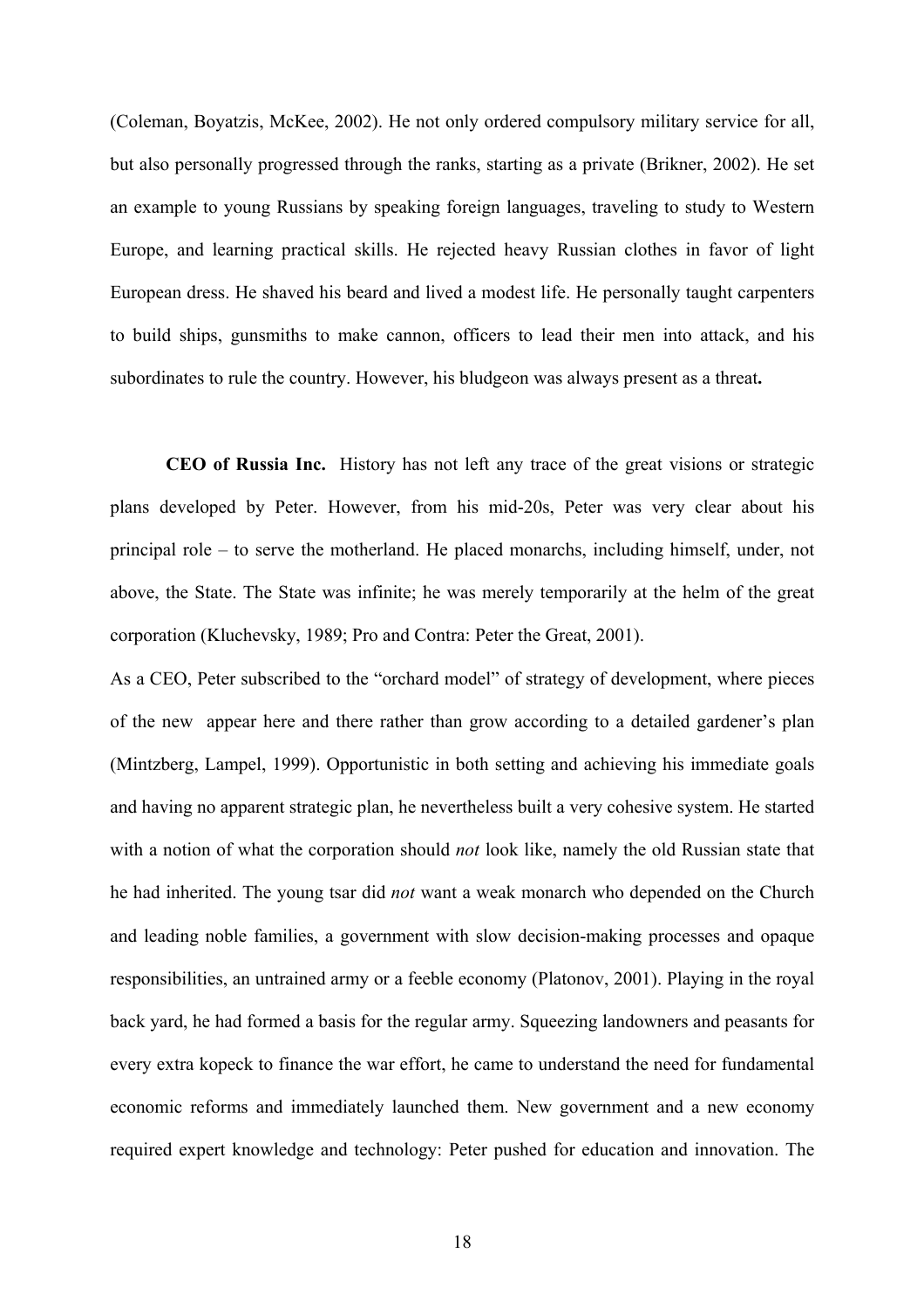tsar-reformer was learning along the way and adding new features to his program: effective and efficient central and local government, national industry and trade, and education. Later in his reign, Peter became the "first Russian Marxist": viewing the economy as a foundation of the nation's prosperity, he focused his attention on economic development (Kluchevsky, 1989).

Thirty years in the top job taught Peter a great deal, and by 1720 he had a picture of what Russia Inc. should have: a competent monarch at the helm of a well-functioning bureaucracy, a strong regular army and navy, domestic industry, transport infrastructure, flourishing trade, stable agriculture, an ever-increasing number of educated people and innovations in all areas of life (Brikner, 2002).

Peter's organizational design reflected the key themes of his "inner theater," his early experience as a leader, and his assessment of the people he had to deal with. The project he undertook had no comparison in Russia's history and required the collective effort of the whole nation. The reformer felt that the nation was not able even to understand the task and left it the role of an execution mechanism: "Even if it's good and necessary, … our people will never do it without coercion[" \(](#page-19-0)Kluchevsky, 1989).

The tsar wanted to have an instrument to carry out his will and protect his personal safety, one that would be as independent from his subjects as possible. The bureaucratic pyramid logically fitted his view.

Peter's pyramid had a number of characteristic features. First of all, it was all-embracing. He mobilized the whole country. He saw everyone as an employee of Russia Inc. by default and confirmed it in the new social structure. Peter often referred to his activities as "service" and considered the monarch to be the most important and responsible, though still civil servant – the CEO of Russia Inc. (Kluchevsky, 1989). All branches of the country's life – economy,

<span id="page-19-0"></span> $\overline{a}$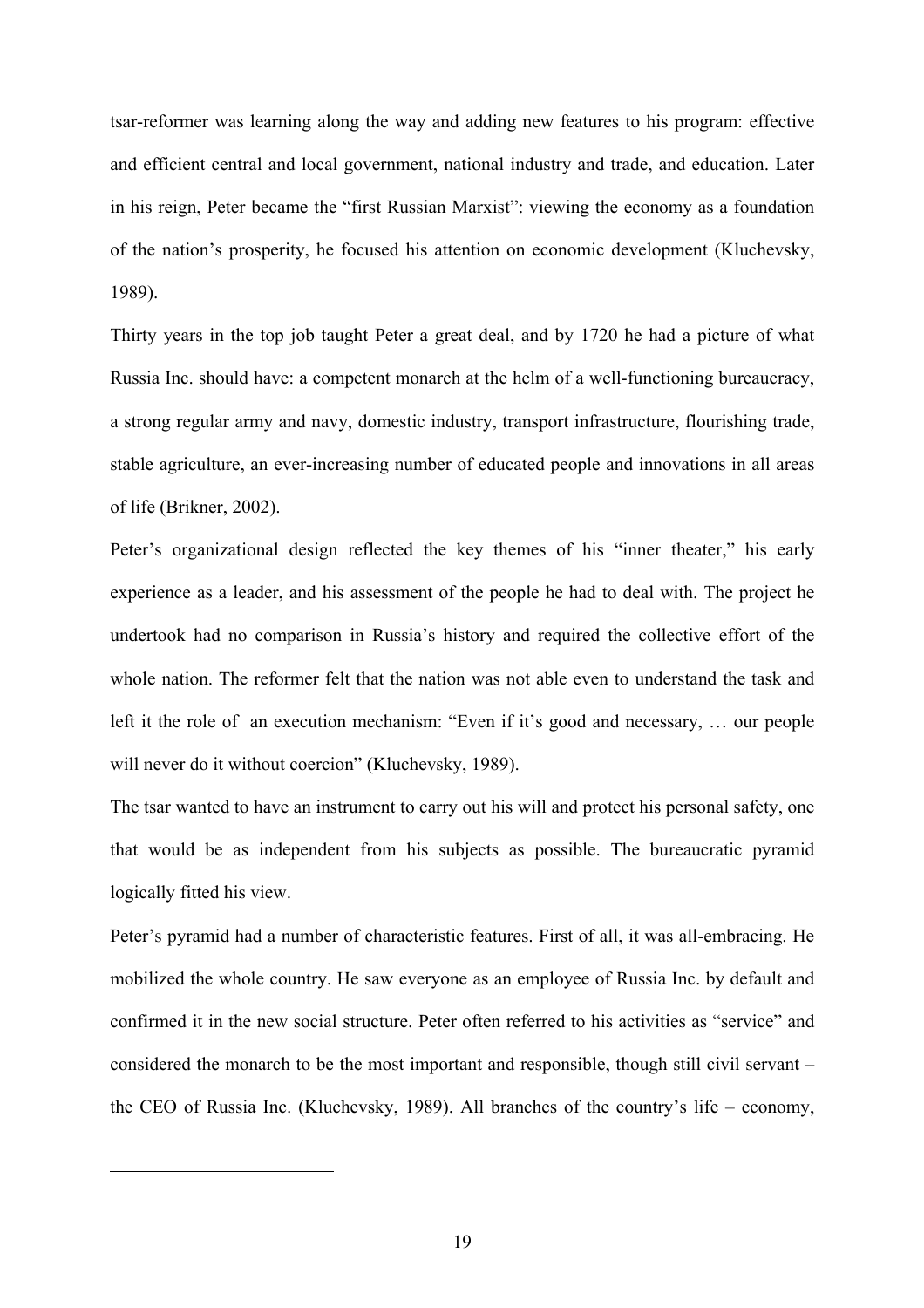religion, army, and education – were brought under direct centralized management. The tsar personally appointed and replaced people responsible for those institutions and monitored their actions in detail. He introduced a 14-level grade system for government officials of all branches and shuffled them between military, civil, and diplomatic services (Brikner, 2002).

Peter also made a very important change to the traditional social system: all men were obliged to start service at the entry level, and those who reached the  $8<sup>th</sup>$  level automatically became members of the nobility. Practical training became part of the system, and even the offspring of the oldest families began their careers in soldiers' uniforms (Brikner, 2002).

Peter created *Kollegii* (ministries) to look after respective branches, with the Saint Synod as the ministry for religion and the Senate as the upper executive and legislative body. He personally appointed senators, who collectively played a role as the CEO's internal board and executive team. They had to follow up on Peter's executive orders, provide opinion on the projects he wanted to launch, directly manage the ministries, and act as the supreme judicial body (Kluchevsky, 1989).

Suspicious of the capabilities and integrity of government officials of all ranks, Peter became a great enthusiast for *Reglamenty* (policies and procedures) and personally wrote and published hundreds of them (Brikner, 2002).

The CEO of Russia Inc. first intuitively and later conscientiously identified Russia's development and investment strategy and institutionalized it. He regarded agriculture as the principal cash cow for the country and changed peasants' taxation from plot size to per head, which quickly increased agricultural output and taxes (Kluchevsky, 1989). For the first time in Russian history, Peter tried to count the country's population to make all males pay taxes, and he even created a special organ responsible for inventing new taxes. Russians paid such exotic duties as "horse's collar," "bath," or "firewood" levies (Kluchevsky, 1989).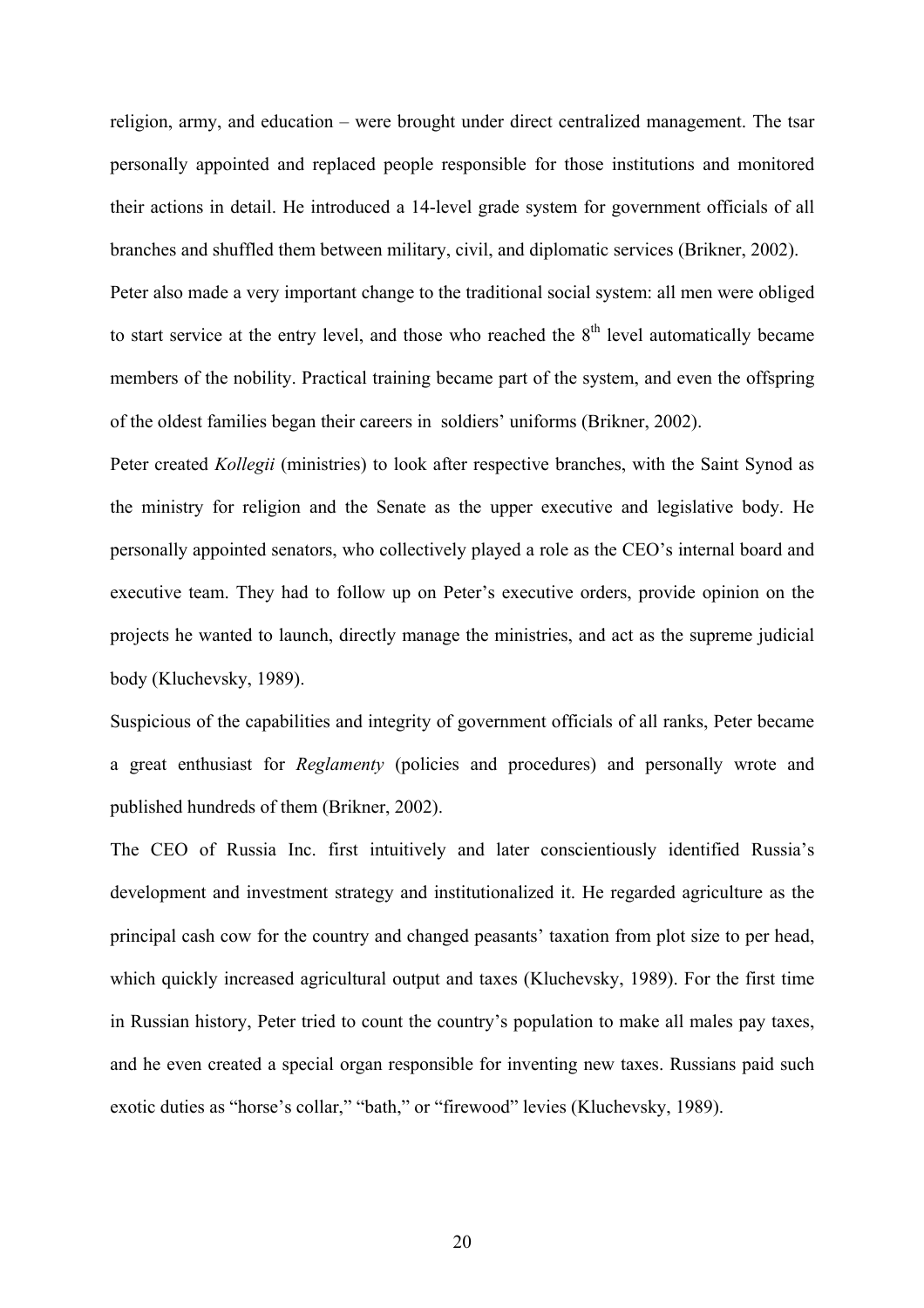At the same time, the army, the navy, industry, infrastructure, and education were Peter's "stars." He invested heavily in those sectors and provided tax holidays for the mines and factories, raised customs for imported goods, and exempted universities and their staff from any levies (Kluchevsky, 1989).

In its final design, Peter's Russia looked very much like a giant corporation of the **mid-20th century – hierarchical**, rigid, stable, predictable, run by orders from the top and with numerous P&Ps. The only difference was the amount of power **wielded by the CEO of Russia Inc.**, compared to Alfred Sloan and the like.

To staff Russia Inc., Peter assembled a team of "new people," whom he used as managers for the most important projects and the top jobs. The group was heterogeneous, including at different times such people as Leforte, Prince Romadanovsky, a member of one of the oldest Russian families, Alexander Menshikov, the son of the court stable manager, and Alexander Yaguzhinsky, the child of a Lithuanian church musician (Brikner, 2002). Peter selected his executives for their **courage**, practical **skills,** and ability to embrace new culture; he retained them because of their loyalty and forgave them their shortcomings. For example, Peter was perfectly aware that Menshikov, who amassed a fortune exceeding the state budget, stole assets and took bribes, but limited his correctional work to beatings and pep talks (Brikner, 2002). The great tsar's iron will, not the shared vision or a common cause, kept those statesmen together.

Peter also kept his eye on a larger group of a few thousand younger people with some experience of the West and appointed them to important military and government positions (Kluchevsky, 1989). In such a way, Peter laid a foundation for the future Russian *nomenklatura.* 

However, his developmental efforts were limited. He sent young people to schools and on foreign trips in order to learn practical skills, which would serve to improve their performance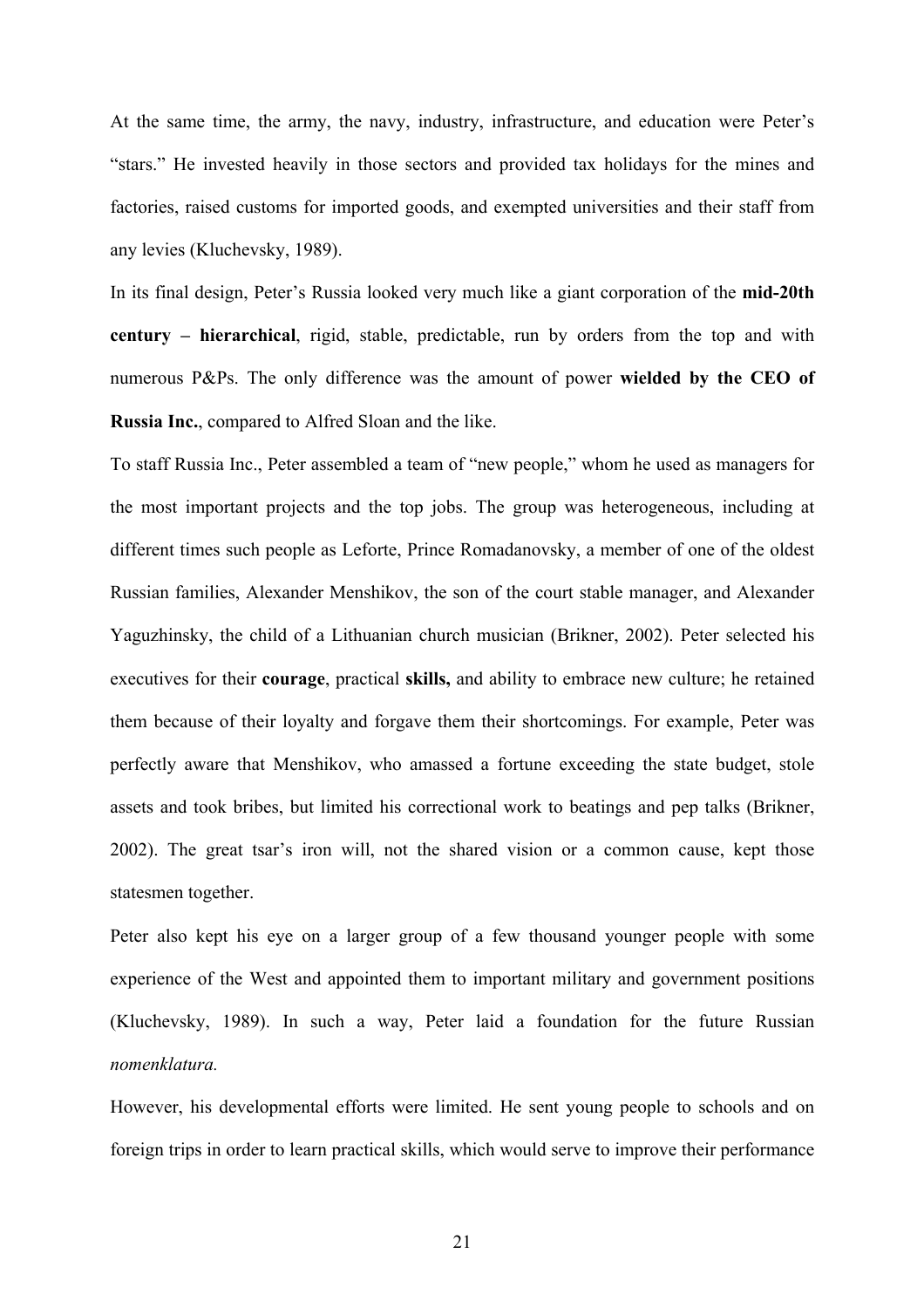in current positions rather than develop their civil consciousness and leadership potential. His objective was never to create a critical mass of change agents with personal stakes in his reforms, who would transmit them to different levels of Russia Inc. As a result, his reforms remained in many ways half-implemented and the new culture took root only in a very limited social stratum (Pro and Contra: Peter the Great, 2001).

Worse, fearful of any competition, the ever-busy tsar failed to prepare his own successor, a major task for any CEO. He did not even nominate one. His unexpected death set the country on a half-century roller coaster of coups d'état, which pulled Russia back from the many advances he had made (Kluchevsky, 1989).

# **Leadership Lessons**

Peter the Great in many ways epitomized what has become known as the Russian leadership style – authoritarian, brutal, somewhat erratic (Richmond, 1996; Fey, Adaeva, Vikovskaya, 2001; Kets de Vries et al., 2004). Like other Russian political and business leaders, he performed his role by pushing rather than persuading his followers (Luthans, Welsch, Rosenkratz, 1993; Kets de Vries, 2000). Following an old Russian tradition, he refused to recognize that his subjects were able to understand his projects or that they had motives other than fear to implement them. He only appreciated them as tools or raw material for the transformation, which, he sincerely believed, would eventually bring them a better life (Brikner, 2002).

And yet, Peter the Great had many skills that are today associated with effective leadership. He was a successful change leader with a lasting effect, because of what he stood for and because of his ability to defend it. His story serves as a good illustration of many established leadership concepts and research findings, but also provides some new thoughts on what makes leaders effective (Bass, 1990).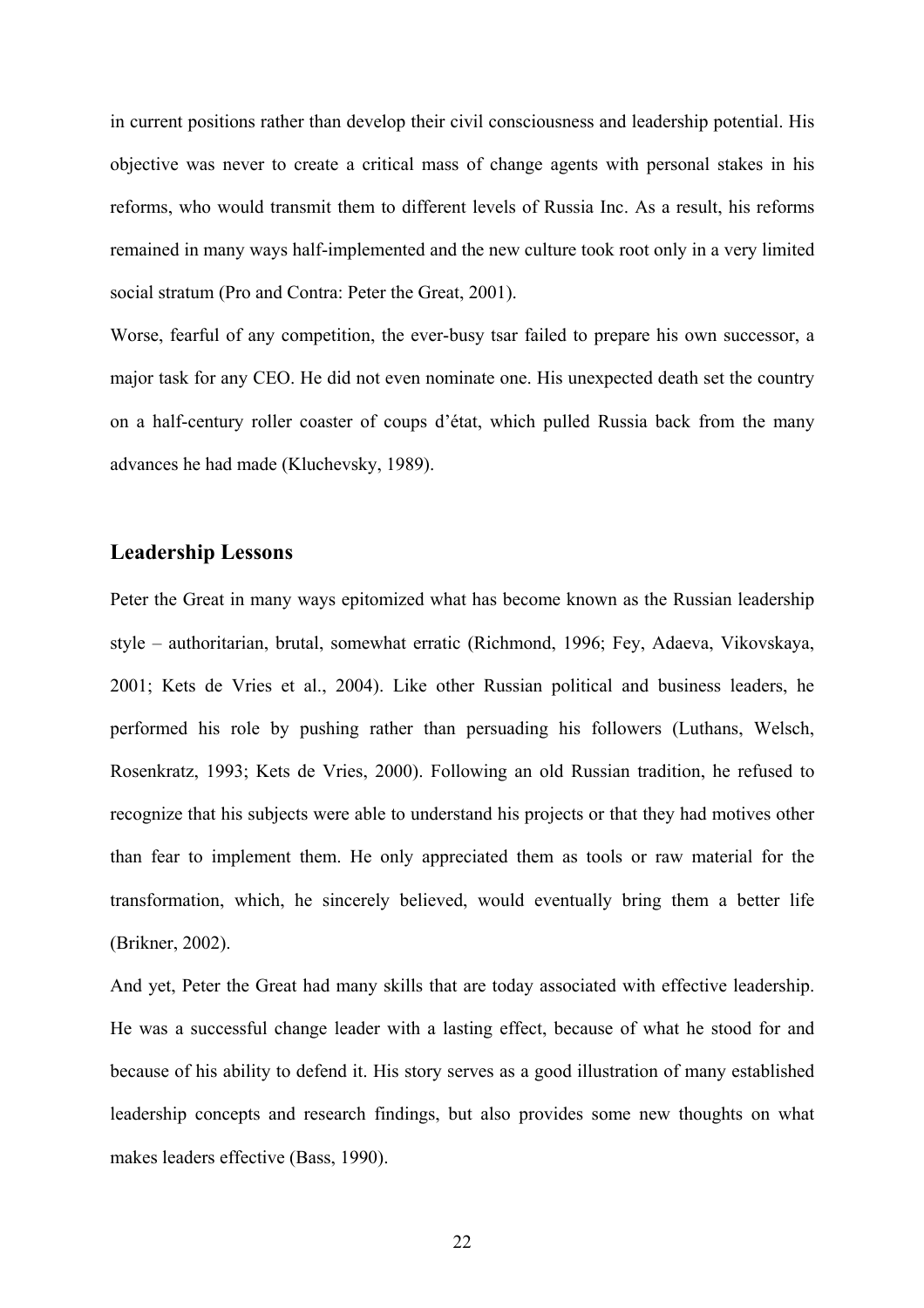**A leader is a human being.** Even the most fanatical admirers of the great tsar could not portray him as a superman with all the necessary attributes – sanity, divine predisposition, super intelligence, and kindness. Passionate and sinful, he was responsible for terrible mistakes and extraordinary historic achievements. His life and deeds are a decisive "*Nyet*" to the models that present leaders as super-rational creatures or to the attempts to create universal management tools to fit all. As Peter's leadership could not be understood without understanding his personality and inner motives, future leaders cannot be fully successful without understanding their own.

Leadership by terror could be effective, but short-lived (even in Russia). Peter the Great often acted as Peter the Terrible and demonstrated that coercive leadership, supported by absolute power and an extensive enforcement apparatus, could bring quick and often impressive results in a country with a conservative and uneducated population. But by the end of his life, the reformer himself realized that such changes are expensive, not always successful and often short-lived. Even his closest subordinates became used to his threats, humiliations and beatings, and learned to ignore them.

**Learn globally, lead locally**. Peter the Great was arguably the first global leader in Russian history. He screened the whole of Europe for ideas and tools to implement them. In his time and cultural environment, Peter had a unique desire to embrace novelty and to learn from the world, which he saw as interconnected rather than fragmented. He sincerely called the losing Swedish generals his "teachers" and toasted them after the Russian victory at Poltava. In contrast with national tradition, Peter was not ashamed but took pride in  $\boxed{\equiv}$  aling"[EfR1] from other, more developed nations. However, he always kept his feet firmly on the Russian ground and made adjustments to the borrowed models to reflect the local reality. Contrary to the claims of some scholars and later admirers, Peter was neither a "Westerner" nor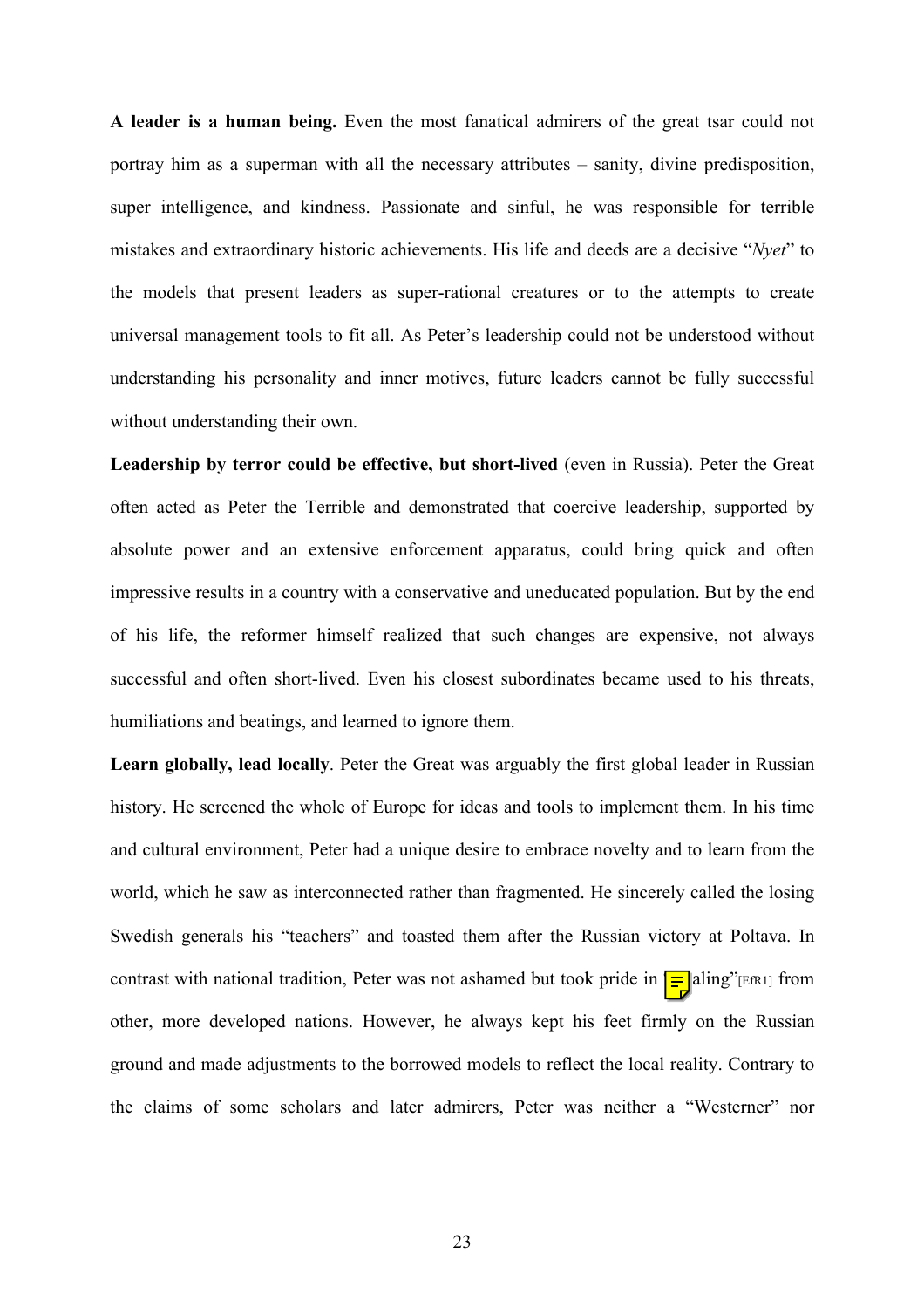"Easterner" – he wished to enrich Russia by fully integrating it into the world without destroying its identity.

**One man counts** (but only as long as he is around). Peter went against the whole social order, despite having a very weak power base, no strong allies, no organizational resources, and no specific plan. He built on his will, energy, and speed of movement and largely succeeded in his change program. However, he failed to convert individuals to his beliefs or to empower enough capable people at different levels of the state and social hierarchy to continue the reform after his death.

**Leadership development could not be postponed.** Peter gave another example of the critical importance of developmental component of leadership by failing to even designate his heir, leaving the country and the fate of his reforms in jeopardy. However, his reign of 35 years taught another lesson: even leaders subscribing to the "après moi le deluge" philosophy need to put leadership development at the top of their priority list. Peter's reforms slowed because of a lack of capable managers, which the tsar had recognized but did not act upon sufficiently. His mentoring work was sporadic, and his program of sending Russians to study in Europe unfocused. He never managed to create a powerful network of change agents at different levels of society as an additional driving force of the reform. Peter's unique force gave Russia a strong push in the right direction, but it failed to produce a long-lasting momentum. He built the tools, but not people to continue his work at the same scale and speed.

Leadership by example. Peter was a great master of "walking-the-talk" and demonstrated how effective this management style could be. His effectiveness as a pace-setting leader stems from a sincere belief in what he was doing and from the practical skills he had developed. He never "played a role" when he was out in front of other people, and his major achievements,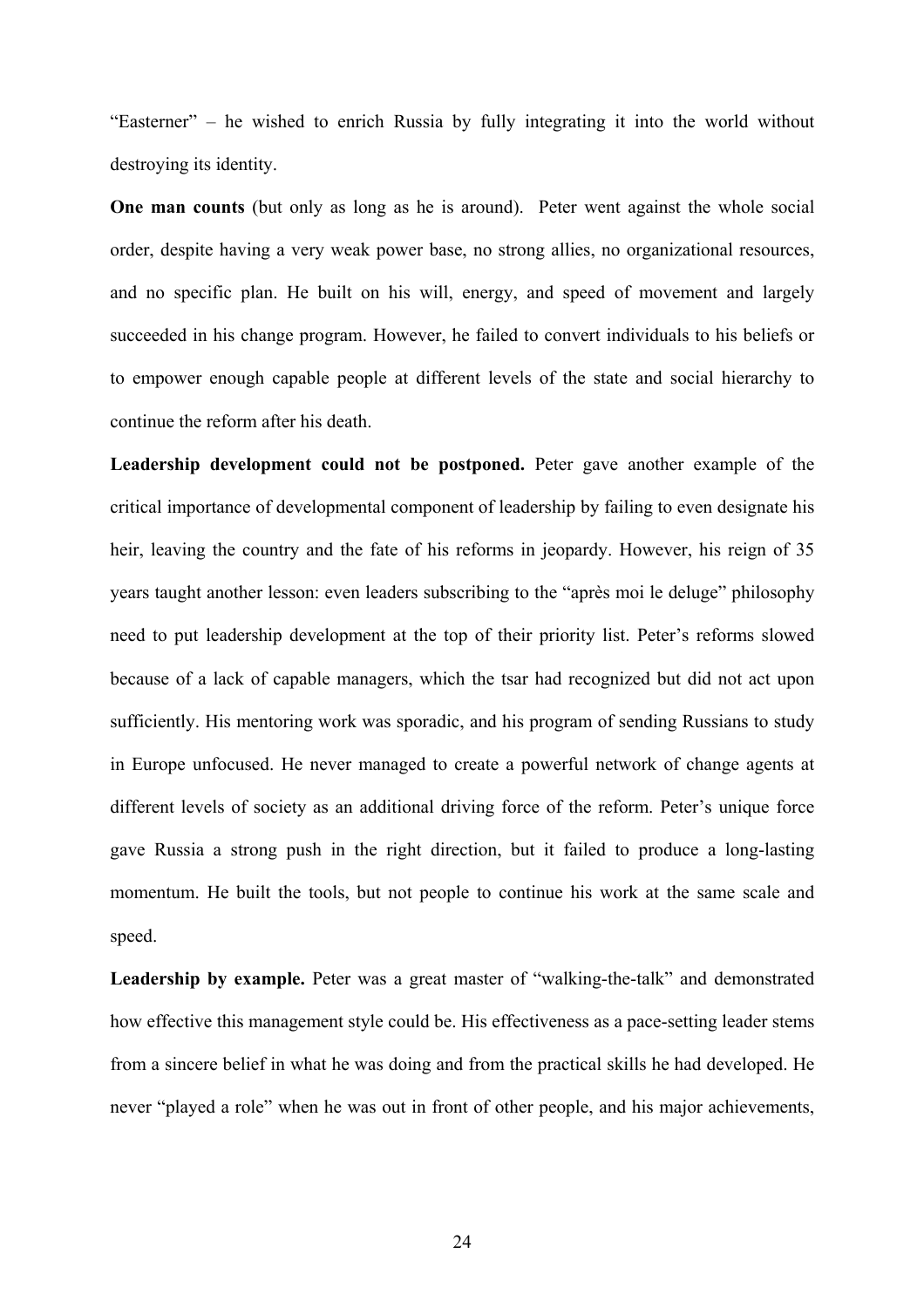such as instilling a culture of professionalism in the army and government apparatus, are fruits of his personal attitudes and behavior.

**Focus on the future.** Peter always focused on the future and used his intuition and perseverance to get things done. He never spent much time mourning the past, using its analysis only as a learning tool. Change for the better was the name of his game.

Once focused on a project, he could move mountains, literally, to see it accomplished. Peter's endurance and energy would have left any marathon runner envious, and these qualities allowed him to maintain an enormous workload throughout his life.

**Action, speed and determination.** By his often intuitive and impulsive moves, Peter proved that making and implementing ten decisions of which only seven turn out to be right is more important than producing three perfect decisions within the same time. He never had a clearly defined, well-articulated strategy, but he was always on the move.

**Challenging the status quo.** Peter's break from established rules and centuries-old traditions is unprecedented, and his ability to question and discard his own beliefs, or the models and the institutions he had created, singles him out even among the most celebrated political and business leaders.

**Culture and symbols.** Very early on, Peter intuitively recognized the importance of symbols and heroes in the change process. Later he developed an understanding of the critical role new values and behavior norms play for reform to take firm root.

**Building new is more efficient than reforming the old.** In his enormous change program, Peter almost always followed the same leadership pattern – he did not attempt to reform existing institutions, but rather built new ones at their side and gradually transferred all important functions. The tsar needed a modern capital as a command center for reform and a living example of a new reality. Reforming Moscow with its centuries-old traditions would have been like Sisyphus' task, so Peter set out to build a new city. From an orthodox view it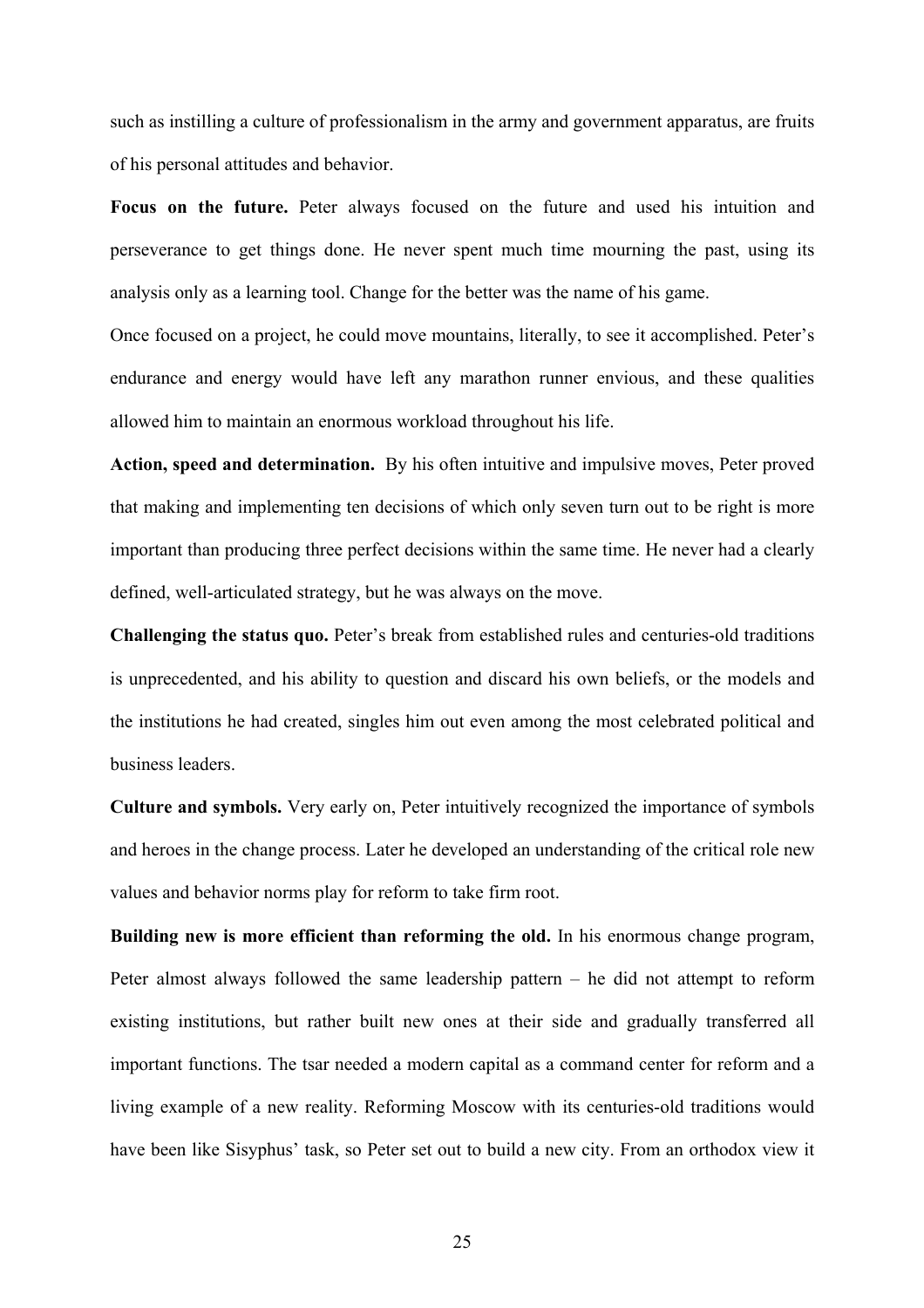was a disaster project: it sucked a disproportionate amount of resources from a country caught in the middle of war and large-scale reform; it was built in the worst possible location, both geographically and climatically; and it could not provide enough comfort for its inhabitants, even well into the second half of the 18th century. But one cannot overestimate the meaning of St. Petersburg for Peter's reform and Russia's development in the centuries to come.

**Customized rather than "perfect" tools.** Never hesitating to discard dogma, organizations, and customs, Peter built management systems and used tools that he was comfortable with. He dispensed with the traditional fundamentals of any Russian tsar's management system – "sittings with the senior *boyars*" – as the principal decision-making instrument, as well as audiences with and blessings from the Church Patriarch, and the overprivileged court guard. Taking ideas and instruments from the West and Russia alike, Peter always altered them to fit his personality, his assessment of the task and the people involved. As the tsar was maturing in his leadership role, he changed his tools to reflect that evolution. His stick replaced the torturer's instruments, empowerment superseded direct intervention, and *Reglamenty* reduced the number of executive orders. Unlike many political leaders and executives, he never regarded established social institutions, even the Russian monarchy, as sacred cows with special meaning in themselves, but only as instruments to carry through human will.

**CEOs also learn and change.** Received management wisdom views leadership development as a process of preparing people for the top job in the organization, and often stops there. As one vice-president of Human Resources of a large multinational corporation put it, "When you become a CEO – you reach haven." Peter, who became tsar at the age of 24, proved that development applies to the CEO, too. His evolution from "enfant terrible" to one of the most capable monarchs in European history is remarkable. This evolution was twofold: not only did he develop new competencies such as empowerment and widen his inventory of leadership styles, but he also learned to recognize his shortcomings as CEO of Russia Inc. and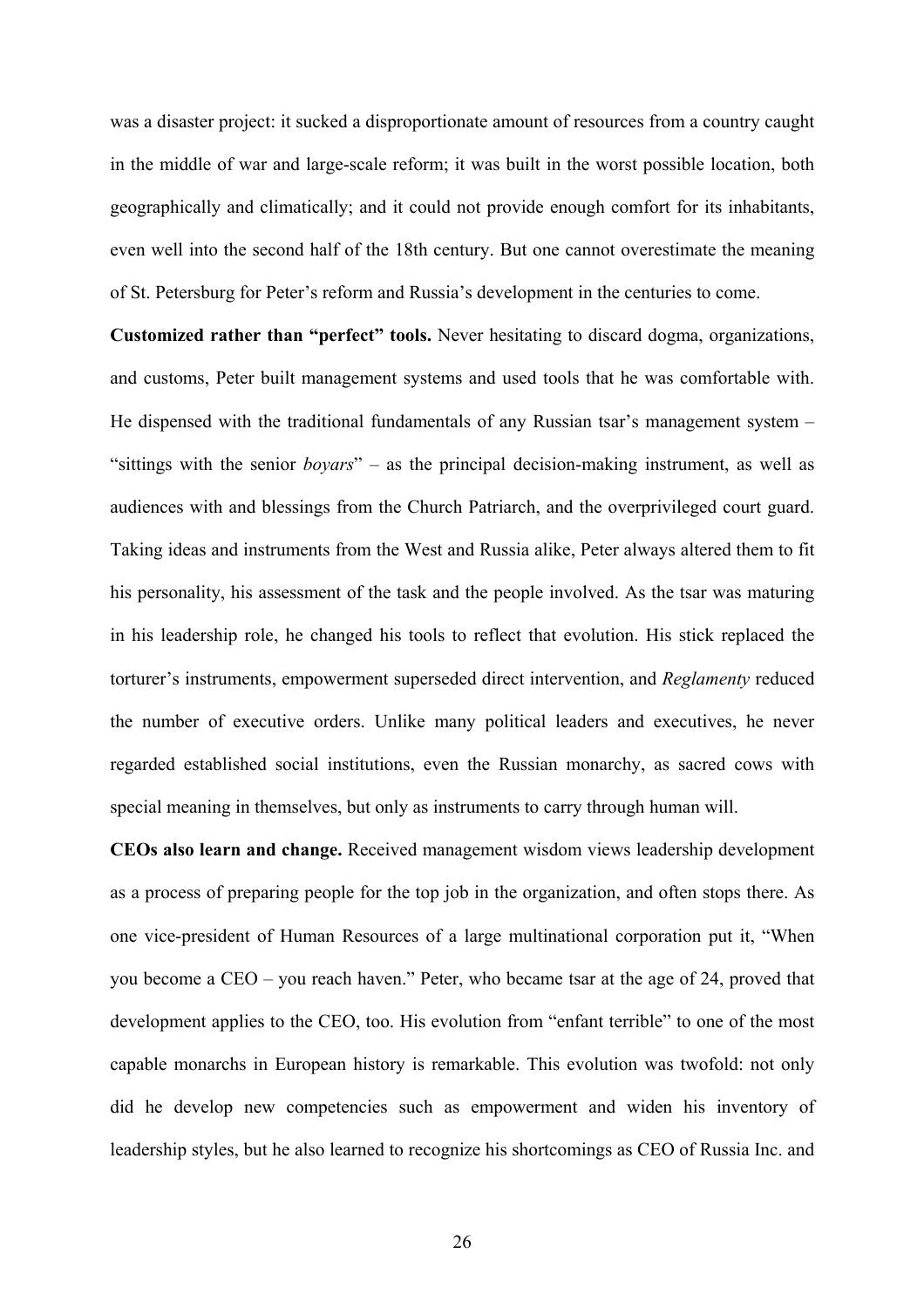began to compensate for them through organizational systems. He demonstrated that successful leaders, whatever the amount of power they have, not only change others, but also change themselves.

Life balance. Working extremely hard, the great tsar never forgot about other things. Romance and recreation always **played important** roles in his life. Manual work, boat trips, noisy parties, and hours of intimacy with his **much**-loved **second** wife **recharged** his batteries for government **tasks**. When he suddenly died at the age of 53, Peter Romanov was a fulfilled and happy man.